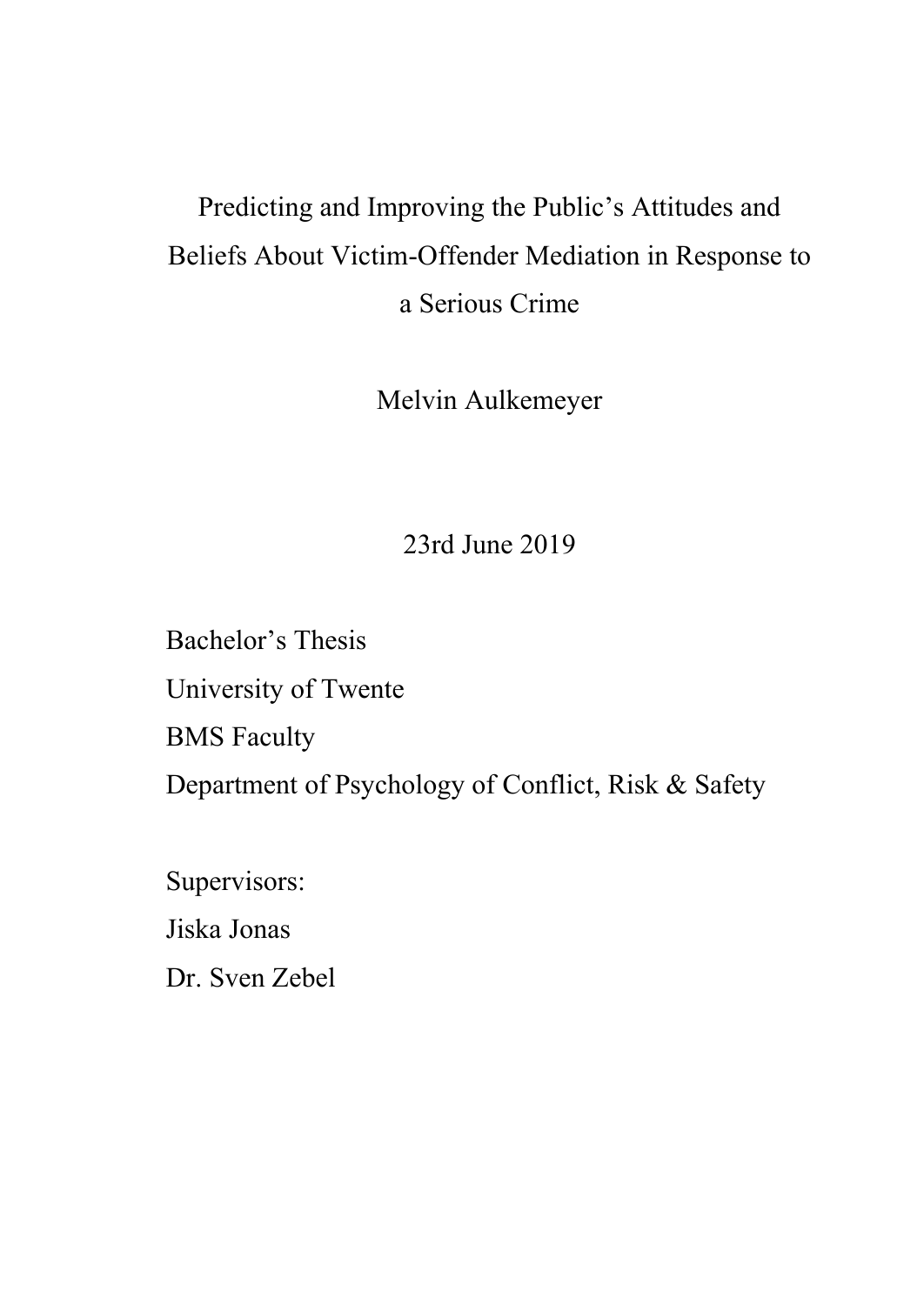#### **Abstract**

Victim-offender mediation (VOM), an example of restorative justice, is a face-to-face meeting between victim and offender in a structured environment with a trained mediator. The goal of VOM is the initiation of a healing process for the victim while giving the offender the possibility to offer compensation. In the present study, the relations between the public's restorative and retributive justice orientations and their beliefs about VOM were examined in relation to VOM after a serious crime. It was also investigated if additional effectiveness and punitiveness information can improve the public's opinions. The public's opinion about victim-offender mediation is relevant for citizen's cooperation with the police, compliance with the law, their trust in the criminal justice system and policy makers decision-making. 131 participants completed an online study in which their restorative and retributive justice orientations were measured, before and after reading a crime story. Participant's perceptions of punitiveness, beliefs in effectiveness and general attitudes towards VOM were measured before and after reading the additional information. In line with the expectations, higher retributive justice orientations were a significant negative predictor of perceptions of punitiveness, beliefs in effectiveness and general attitudes towards VOM. Perceptions of punitiveness and beliefs in effectiveness mediated the negative relationship between retributive justice orientations and general attitudes towards VOM. In contrast, restorative justice orientations were a significant positive predictor of beliefs in effectiveness and general attitudes towards VOM. Additional punitiveness and effectiveness information did not influence the public's opinions about VOM. Overall, the present research lends additional validity to the constructs of retributive and restorative justice orientations and discovered part of the underlying belief structure of opinions about VOM. The possibility of harnessing the public's natural tendency for heuristic processing by using the media, to improve their opinions about VOM, is discussed. Even after serious crimes, more widespread use of VOM should not lower the trust of the public in the criminal justice system, at least when there is a possibility for retributive measures as well. However, future research is invited to find reliable methods of improving the public's opinions about VOM.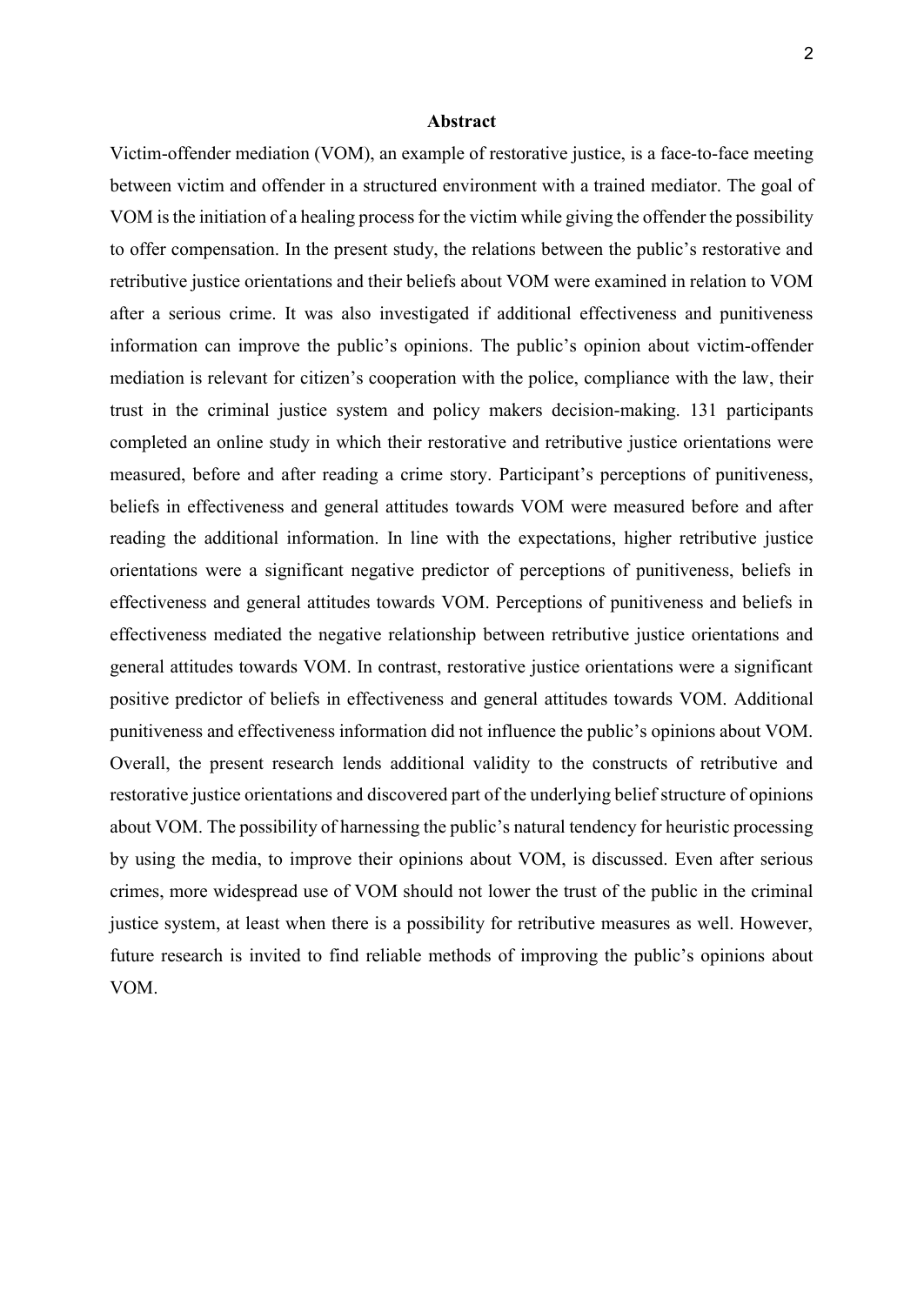## **Introduction**

"If he could feel the pain in my heart, if he could feel the hole that he left in my life, then that would be justice" (Umbreit, 2001, pp. 273–274). These were the thoughts of a woman whose son was murdered before she decided to meet the murderer for victim-offender mediation (VOM). In the beginning, she was clearly opposed to the idea of meeting the offender and only agreed to participate after seeing concrete examples of the healing process which is often initiated by VOM (Umbreit, 2001). Similar reactions might be observed in persons of the general public who have no direct involvement with any crimes. They may wonder what the purpose of VOM is and why the offender should deserve such an opportunity. It may also be that they have not even heard about the existence of VOM. The present study attempted to investigate the public's orientations towards justice and whether these orientations can predict their attitudes and beliefs about VOM after a serious crime. Furthermore, it was examined whether providing information about the effectiveness and punitiveness of VOM to the public can make their attitudes and beliefs more positive.

## **Restorative Justice, Retributive Justice, and Victim-Offender Mediation**

 According to Christie (1977), the aim of restorative justice is to enable victim and offender to represent themselves after a crime, to clarify the norms that were violated and find a solution to solve the crime. Christie also explains that an offense is a shared property between victim and offender, in which both are seen as equals who can talk about and discuss what they think is relevant to process the crime, without the involvement of a judge. Walgrave (2002) describes that restorative justice is based on negotiation, mutual respect, gaining understanding, reparation, reconciliation, and healing in a protective community setting. He explains that the criminal justice system currently focuses on the punishment of criminals which corresponds to a retributive approach towards justice. Retributive justice is based on punishing offenders according to the crime seriousness, while possibly mitigating factors like intent and environmental conditions are taken into account (Carlsmith & Darley, 2008). Victims are mostly left out of the justice process, while offenders are often only involved in a passive way (Christie, 1977). This means that they have no opportunity to get in contact with each other to process the crime (Christie, 1977). Some experts, such as Braithwaite (1999), are convinced that true justice, even for the most severe crimes, can only be reached by restorative justice procedures. Yet, it is important to note that restorative and retributive justice are not opposites but frequently complement each other (Roberts & Stalans, 2004). For example, the outcome of a restorative justice process can be communicated to a judge or public prosecutor who can take this into account when imposing a punishment.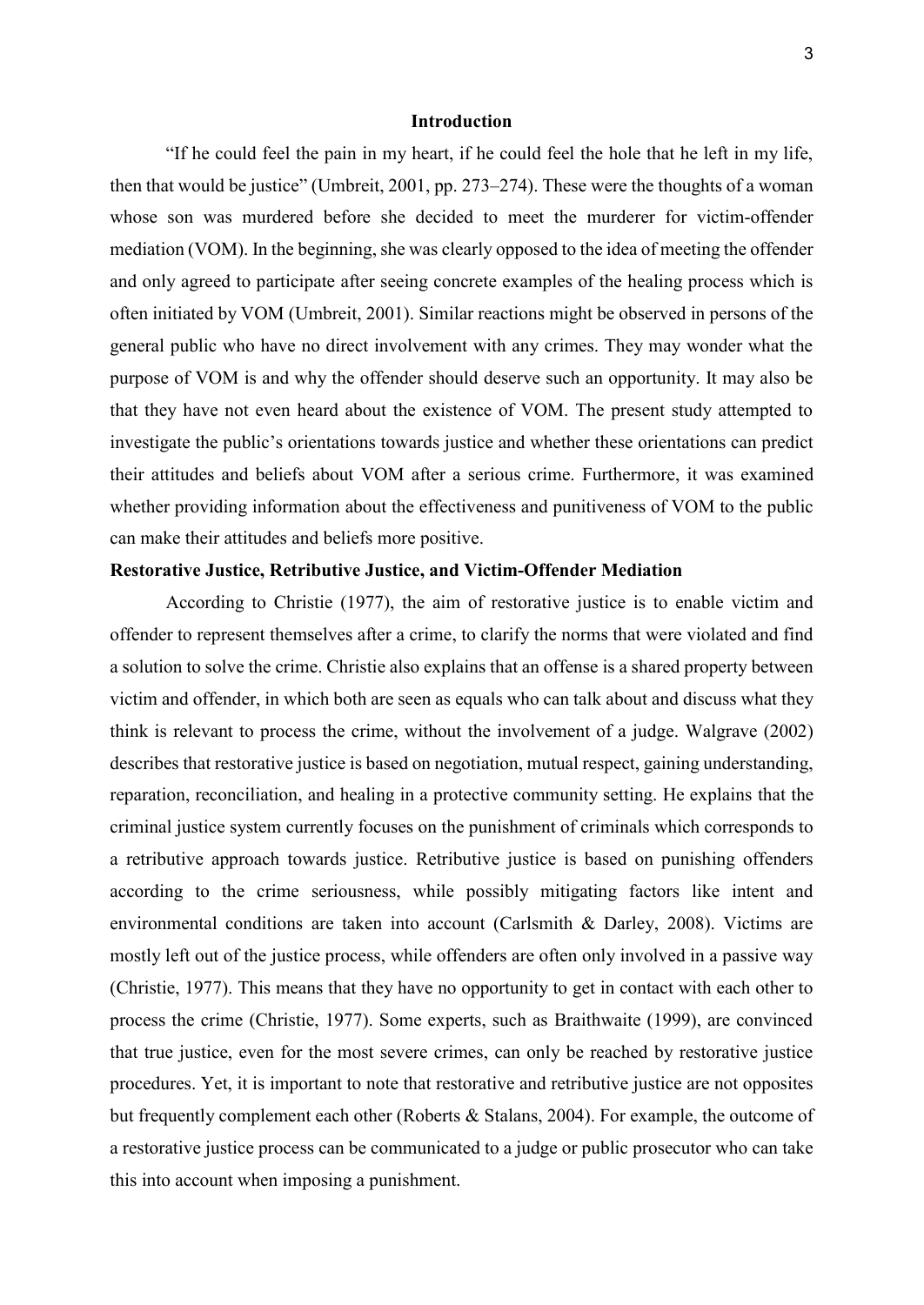VOM is the oldest example of restorative justice (Marshall, 1999). It can be an alternative or complementary to the regular court process. Depending on the success and the outcomes of VOM, the proceedings may be discontinued, the offender may receive no punishment, the punishment may be altered or the regular court process is continued without favorably taking the VOM into account (Servicebureau for Victim-Offender Mediation and Conflict Settlement, 2009). Umbreit, Coates, and Vos (2004) describe VOM as a face-to-face meeting between victim and offender in a structured environment with a trained mediator. VOM can promote offender accountability and increase victim assistance in order to address the needs of individuals affected by the criminal behavior (Kuo, Longmire, & Cuvelier, 2010; Marshall, 1999; Umbreit et al., 2004). During the dialogue, victims can ask questions and let the offender know how the crime affected them, to initiate a healing process (Umbreit et al., 2004; Umbreit & Vos, 2000). In contrast, the offender can take responsibility for his or her actions, might learn the impact he or she had on the victim's life and is actively involved in developing a restitution plan (Marshall, 1999; Umbreit et al., 2004). Among the many possible positive outcomes of VOM are high satisfaction rates, high perceptions of fairness for both victim and offender, increased rates of restitution completions, lower rates of recidivism, and a lower seriousness of crimes when an offender reoffends (Nugent & Paddock, 1995; Umbreit et al., 2004).

VOM is usually initiated for property crimes and minor assaults, but it also finds increased use for serious crimes (Umbreit, 2001). Some important differences exist between VOM after serious and less serious crimes. For example, after a serious crime, offenders are usually in prison and already found guilty when they participate in VOM; VOM requires even more excessive preparation than after less serious crimes on the part of the mediators, victims, and offenders; offenders usually do not have permission to initiate the mediation process themselves; offenders almost never are forgiven; and the process is highly monitored (Umbreit, 2001). Generally, victims and offenders appear to be quite willing to participate in VOM after serious crimes (Gustafson & Smidstra, 1989, as cited in Umbreit, 2001). Zebel, Schreurs, and Ufkes (2017) found in a recent study that the seriousness of crimes is not a reliable predictor for whether VOM is initiated, but victims were more willing to participate in VOM after serious crimes when a longer time has passed. However, the previously mentioned studies only focus on the appropriateness of VOM after serious crimes for persons that are directly involved in the crime and therefore do not reveal whether the public approves it.

## **The Significance of the Public's Attitudes Toward Restorative Justice**

Before describing the views of the public about the criminal justice system and restorative justice, it is important to realize why these public opinions matter. On the one hand,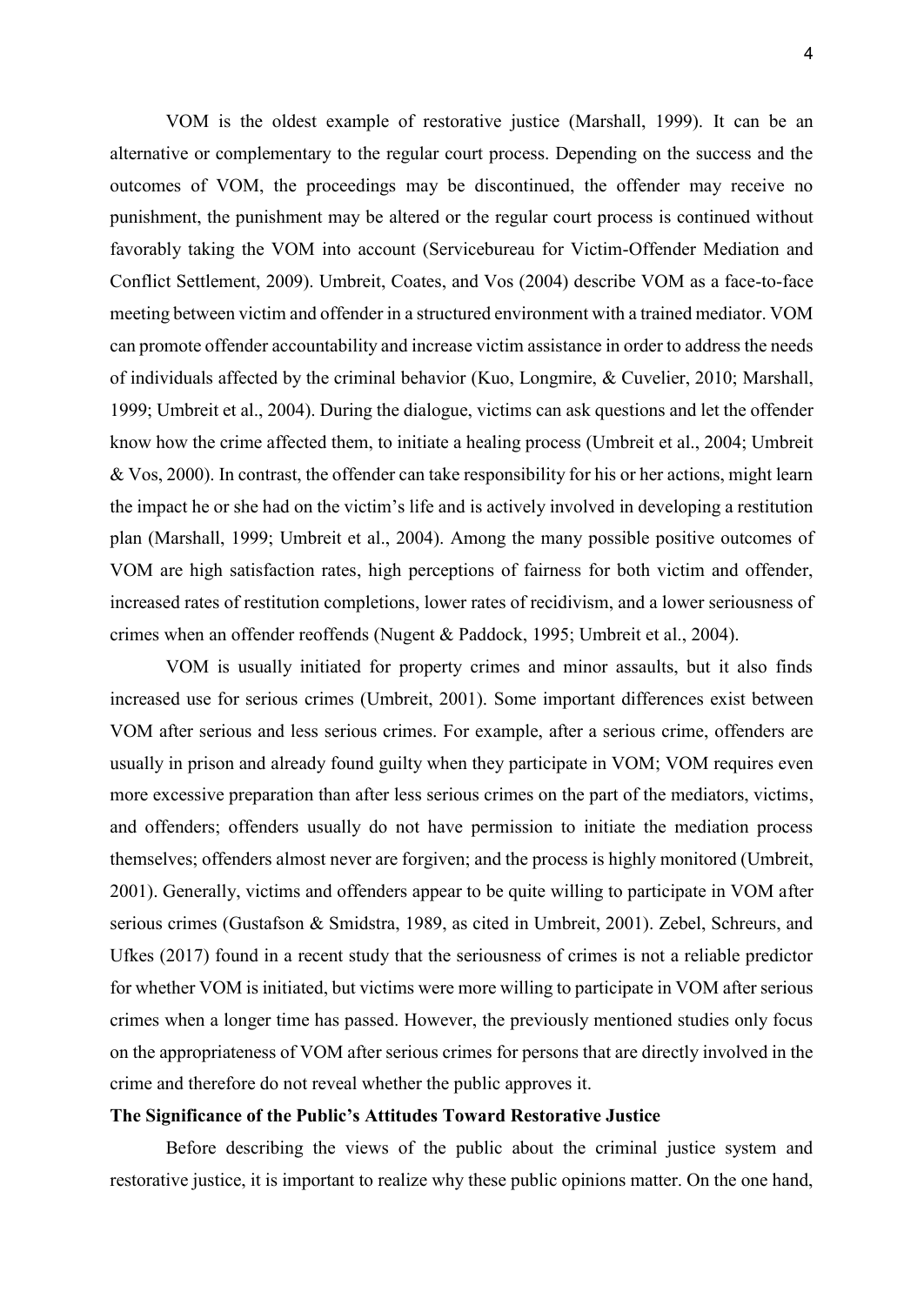viewing the criminal justice system as legitimate can increase the public's compliance with the law (Sunshine & Tyler, 2003). Tyler and Fagan (2008) discovered that perceptions of legitimacy of the law and the police promoted the public's cooperation with the police, since it promoted reporting crimes by members of the public and fostered community cooperation to fight crimes. Only when the public is not opposed to current practices of the criminal justice system, there can be confidence in the system (Hough, 1996). The public mistakenly believes that crime rates are high and increasing and that the criminal justice system is too lenient (Roberts, 1992). If the public perceives VOM to be too lenient or is otherwise opposed, this might reduce acceptance of VOM, compliance with the law, cooperation with the police and confidence in the criminal justice system. In addition, the decisions of policy makers and judges can be influenced by the public's opinions (Roberts & Hough, 2005). If policy makers perceive the public to be opposed to VOM, they might be hesitant to promote and apply it.

#### **Retributive and Restorative Justice Orientations**

One way of explaining and predicting the public's responses to restorative justice may be by examining their justice orientations. According to Carlsmith, Darley, and Robinson (2002), lay people adopt a just deserts orientation when determining how an offender should be punished, especially when the crime is serious. This means that offenders should be punished proportionally to their moral deservingness. The deterrence of criminals to commit further crimes is a less relevant motivation for lay people's allocation of punishment (Carlsmith et al., 2002). Okimoto, Wenzel, and Feather (2012) empirically distinguished general restorative and retributive orientations towards justice. On the one hand, a restorative justice orientation implies a desire for renewed consensus between affected crime parties and maintenance of a shared identity. Persons with a restorative justice orientation value apologies, forgiveness, respect towards the offender and a mutual decision-making process to establish justice. On the other hand, persons with a retributive justice orientation value unilateral punishment of the offender to reduce his or her status and power. They prefer justice procedures which involve humiliation as well as lack of respect and forgiveness for the offender. Based on these justice orientations, Okimoto et al. (2012) could predict whether participants, who were instructed to imagine that they were a victim, preferred restorative or retributive procedures as a response to a theft crime. Retributive justice orientations could predict preferences for traditional judicial processes, while restorative orientations could predict preferences for alternative, restorative processes.

In contrast to the study of Okimoto et al. (2012), in the present study, participants will not be instructed to imagine that they are the victim of a crime. This simulates the natural conditions for members of the public who are confronted with everyday crimes, such as the one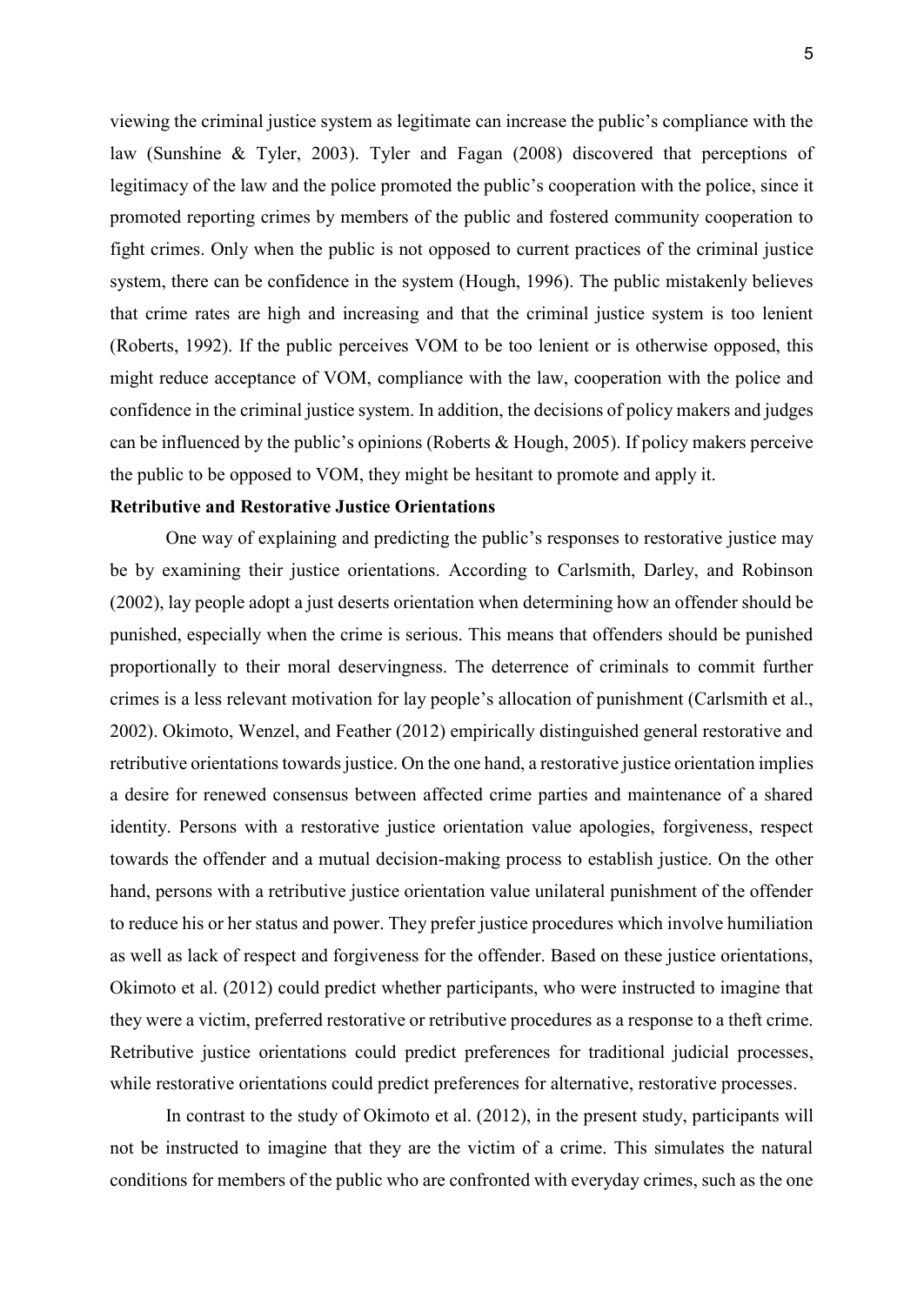6

presented in the current study. Crime victims who agree to participate in VOM may already be less retributive and more restorative. Otherwise, they might not have agreed to participate. Moreover, compared to crime victims, members of the public naturally have less contextual information about a crime to determine whether an offender deserves to be punished.

Another way to explain the public's reactions to crimes and restorative justice procedures, like VOM, is with the retributive impulse (Saulnier & Sivasubramaniam, 2018). Saulnier and Sivasubramaniam (2018) explain that laypersons usually engage in heuristic intuitive processing when evaluating a crime and how the offender should be punished. In the criminal justice context, heuristic processing is an intuitive and automatic decision-making process, based on the perception of an injustice which elicits negative emotions like anger, disgust, sadness and fear (Goldberg, Lerner, & Tetlock, 1999; Lerner, 2003; Mikula, Scherer, & Athenstaedt, 1998). Gigerenzer and Gaissmaier (2011) explain that when heuristic processing is engaged, relevant information is ignored, to make a fast and often accurate judgment. However, according to Saulnier and Sivasubramaniam (2018), in the criminal justice environment, heuristic processing seems to promote the retributive impulses of laypersons and thus hinders the implementation of restorative approaches.

## **The Impact of Serious Crimes on Evaluations of Restorative Justice**

Crime seriousness is shown to determine whether the public prefers restorative approaches or a combination of restorative and retributive approaches. Gromet and Darley (2006) conducted a study in which participants could allocate crime cases, with differing severities, to justice procedures that they thought would be appropriate. For crimes low in seriousness, participants preferred restorative approaches. In contrast, for more serious crimes the participants preferred retributive procedures, like prison sentences, in addition to the restorative procedures. Moreover, participants assigned less severe punishments when an offender successfully completed a restorative procedure.

Similarly, Roberts and Stalans (2004) found that the public generally is in favor of restorative concepts like compensation, restitution and community work. However, for violent or sexual crimes, the public's support for restorative justice mostly disappears and retributive proportional punishments are desired (Robert & Stalans, 2004). A reason for this may be the heightened emotionality associated with serious crimes which promotes heuristic processing (Saulnier & Sivasubramaniam, 2018). Another reason may be that studies often only give participants the option to choose between restorative and retributive procedures (Greene & Doble, 2000). This suggests that the public's lack of support for restorative approaches after violent crimes may be a result of methodological limitations of the studies conducted. If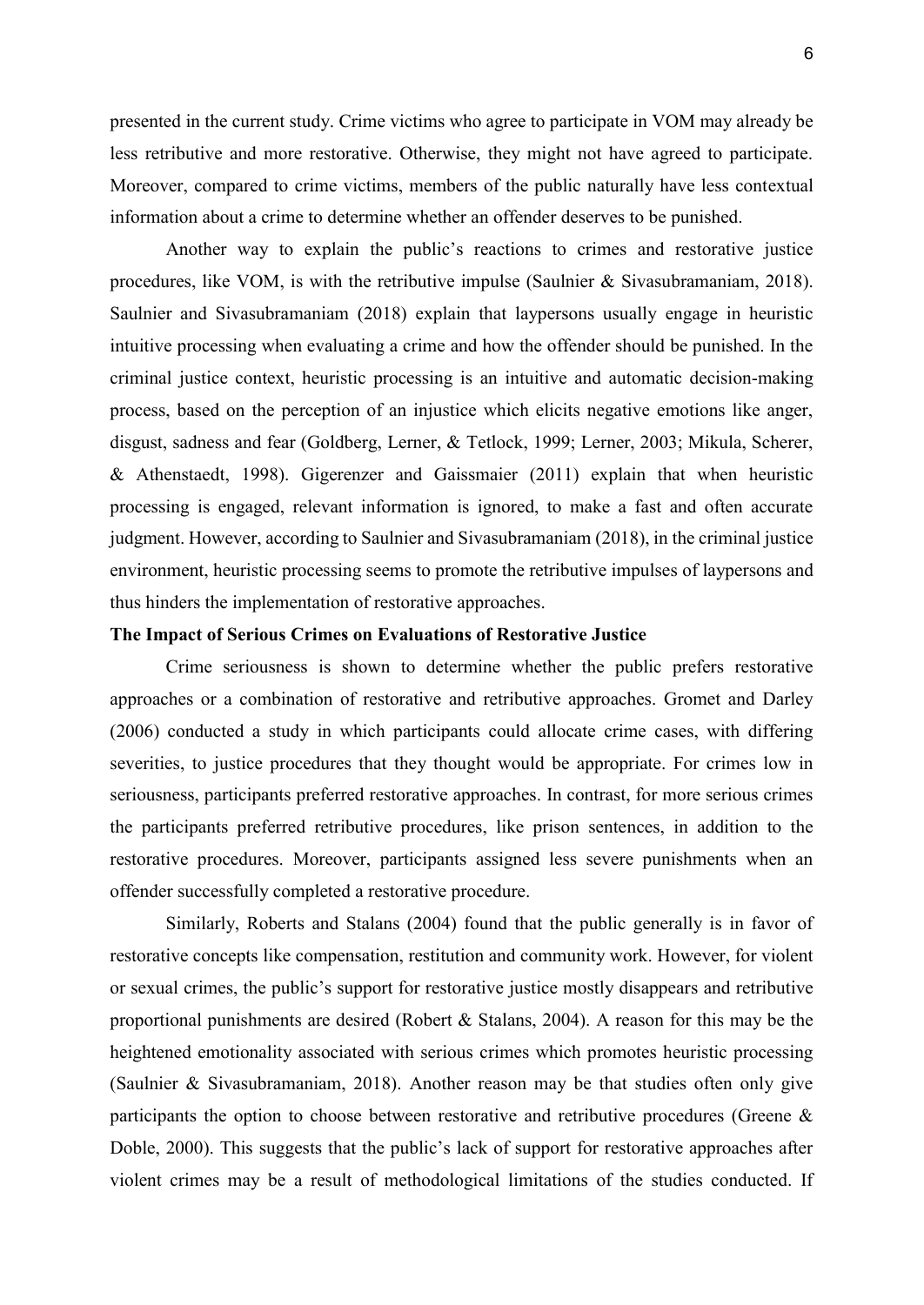participants would be allowed to choose restorative and retributive approaches, there may be much more support for the restorative ones (Gromet & Darley, 2006). Research conducted by Brown (1999) yielded yet another perspective concerning the treatment of sex offenders. She found that the public clearly supports rehabilitation of sex offenders, but only in a prison setting, not in a community setting.

In the present study, the public's view of justice after reading a violent crime story was examined. Based on foregoing research, it is expected that the retributive justice orientations of participants are heightened after reading the violent crime story. The public usually prefers retributive approaches after violent crimes which was successfully associated with retributive justice orientations in the literature (Gromet & Darley, 2006; Okimoto et al., 2012). Moreover, it is expected that restorative justice orientations do not change after reading the violent crime story. As mentioned before, when persons of the public consider more serious crimes, they are in favor of retributive and restorative approaches (Gromet  $\&$  Darley, 2006). Only when they have to choose between the two approaches, their preference for restorative approaches decreases (Greene & Doble, 2000). Their restorative justice orientations appear to stay strong, but become less important for decision-making processes, compared to retributive orientations. Thus, the following hypotheses were devised:

*H1: After reading a serious crime story, people's retributive justice orientations become stronger.* 

*H2: Reading a serious crime story does not influence people's restorative justice orientations.* 

## **Influencing the Public's Perception of Restorative Justice**

Despite the retributive views of the public which might promote heuristic processing, every member of the public also has the potential for conscious deliberate processing (Chaiken & Tropes, 1999). Conscious deliberate processing involves a more thoughtful consideration of the information and evidence available for the decision-making process (Saulnier & Sivasubramaniam, 2018). Saulnier and Sivasubramaniam (2018) are convinced that it is possible to counteract ineffective heuristic processing concerning restorative justice procedures by engaging conscious deliberate processing. However, according to the researchers, laypersons usually do not engage in deliberate processing which can reduce the public's desire for due processes, socially desirable outcomes and restorative justice when reacting to crimes.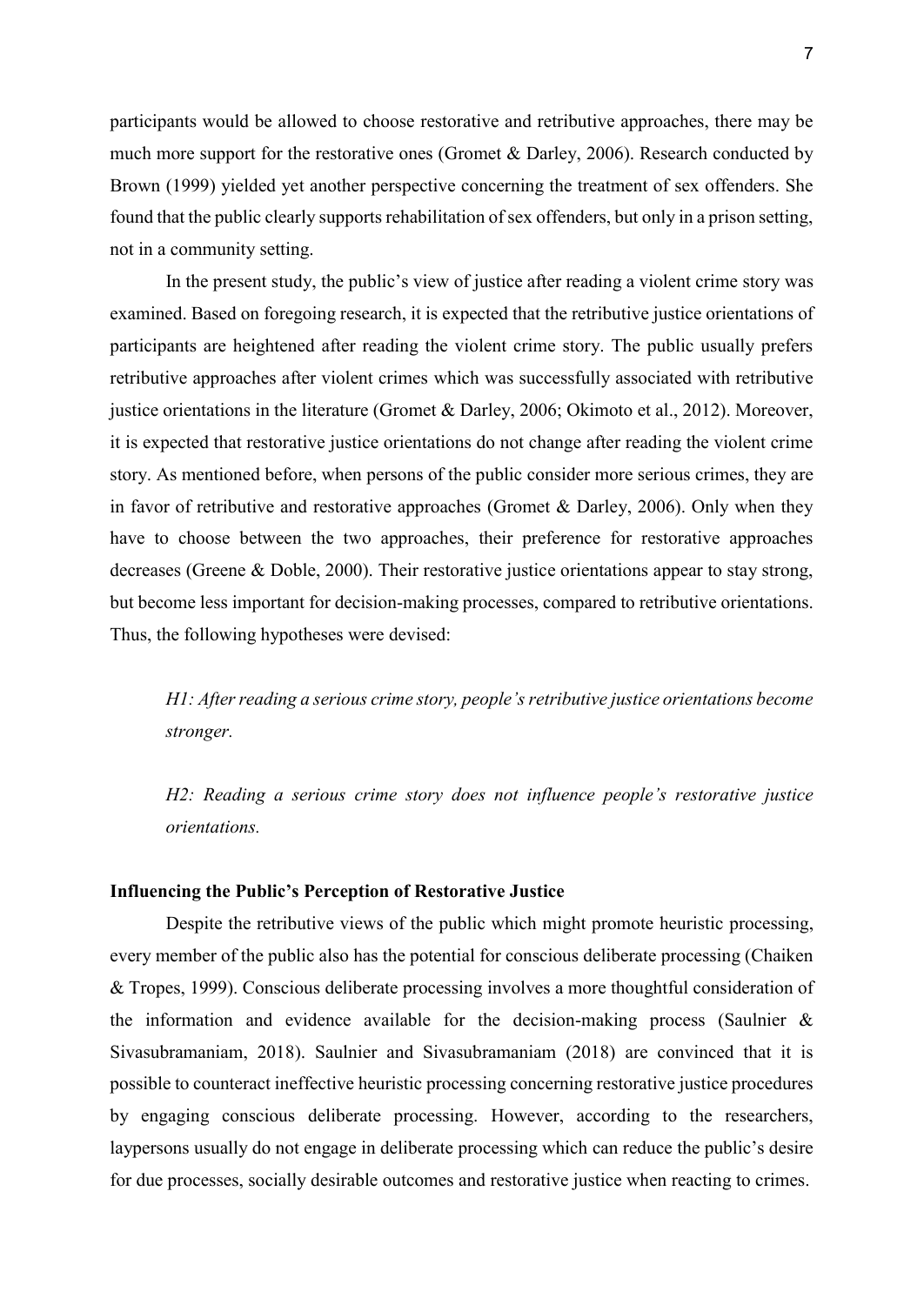There is evidence that persons of the public might become more favorable toward restorative justice if they have more contextual information (e.g. about the positive outcomes of restorative justice) and engage with it (Gromet, 2012; Saulnier & Sivasubramaniam, 2018). One way to provide someone with additional information while promoting deliberate processing may be to prohibit the person to rush to judgment (Saulnier & Sivasubramaniam, 2018). This leads people to spend additional time considering all the (contextual) information that is available, which can increase their support for restorative justice. For example, if people are educated about harsh punishments like the death penalty, they can become more liberal and are more likely to oppose the death penalty (Mandracchia, Shaw, & Morgan, 2013). This indicates that providing information can alter the public's opinions about the criminal justice system even when serious crimes are involved. Thus, providing knowledge about VOM may be one way to make the public's attitudes towards it more favorable, if the public actively engages with the information.

Interestingly, it may also be possible to make the public's attitude toward restorative justice more favorable without instructing them to actively engage with new information. Van Gelder, Aarten, Lamet, and Van der Laan (2015) conducted a study about the public's opinion about suspended sentences. The authors found that restorative and rehabilitative orientations were positively associated with beliefs in effectiveness and general attitudes toward suspended sentences. Moreover, the higher the punitiveness of the participants was, the less favorable was their general attitude toward suspended sentences. Furthermore, this relationship was mediated by the participant's beliefs in effectiveness and their perceived punitiveness of suspended sentences. Based on these results, Van Gelder and colleagues provided participants with information about the punitiveness and goals of suspended sentences. There was no effect for providing punitiveness information, but providing information about the goals of suspended sentences resulted in stronger beliefs in effectiveness and more positive general attitudes.

It is important to note that Van Gelder and colleagues did not provide participants with a crime story. It may well be that punitiveness information, which satisfies the retributive impulse, has an effect when participants think about a serious crime which promotes their retributive orientations towards justice. Therefore, the present study is partly based on the research of Van Gelder et al. (2015) but examines justice orientations, beliefs in effectiveness (BEVOM), perceptions of punitiveness (PPVOM) and general attitudes toward VOM (GAVOM), as well as experimentally providing information in relation to the public's opinion about VOM after a serious crime. Due to the focus on serious crimes, in the present study, VOM is conceptualized as a complement to the traditional retributive court process. Although VOM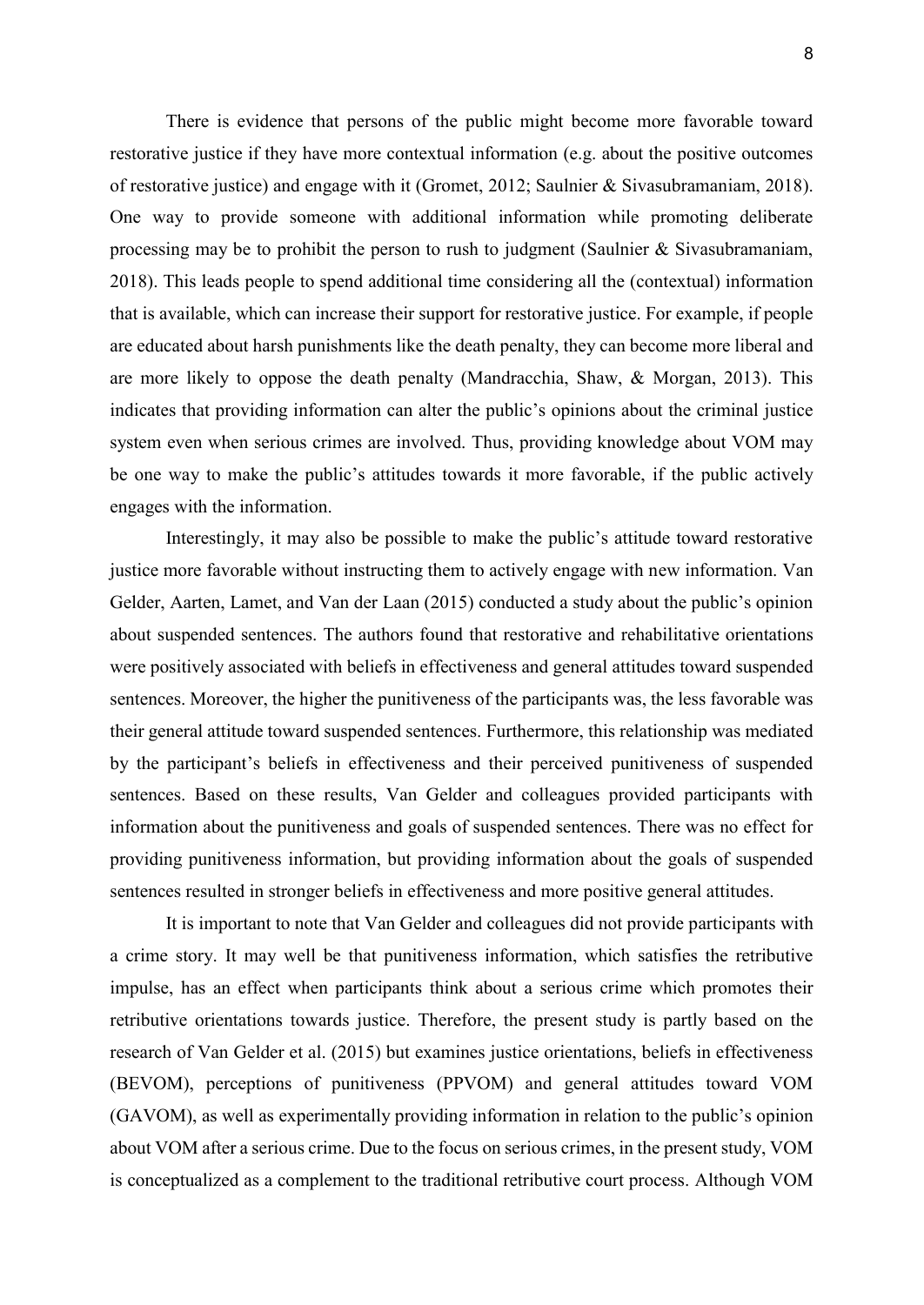is not punitive by nature, it is possible that the public mistakenly assumes that successful VOM after serious crimes allows offenders to unjustifiably escape punishment. In line with Van Gelder et al. (2015) and the explanations given above, the following hypotheses were devised.

*H3: Higher post-scenario restorative justice orientations positively predict beliefs in effectiveness and general attitudes toward VOM.* 

*H4: Higher post-scenario retributive justice orientations negatively predict beliefs in effectiveness, perceptions of punitiveness and general attitudes towards VOM.* 

*H5: Higher post-scenario retributive justice orientations negatively predict general attitudes towards VOM because of lower perceptions of punitiveness and beliefs in effectiveness* (See Figure 1 for an overview of the corresponding theoretical model).

*H6: Receiving information about the effectiveness of VOM leads to stronger beliefs in effectiveness and more positive general attitudes towards VOM.* 

*H7: Receiving information about the punitiveness of VOM leads to stronger perceptions of punitiveness and more positive general attitudes towards VOM.* 



*Figure 1*. The hypothesized parallel multiple mediation model.

## **Method**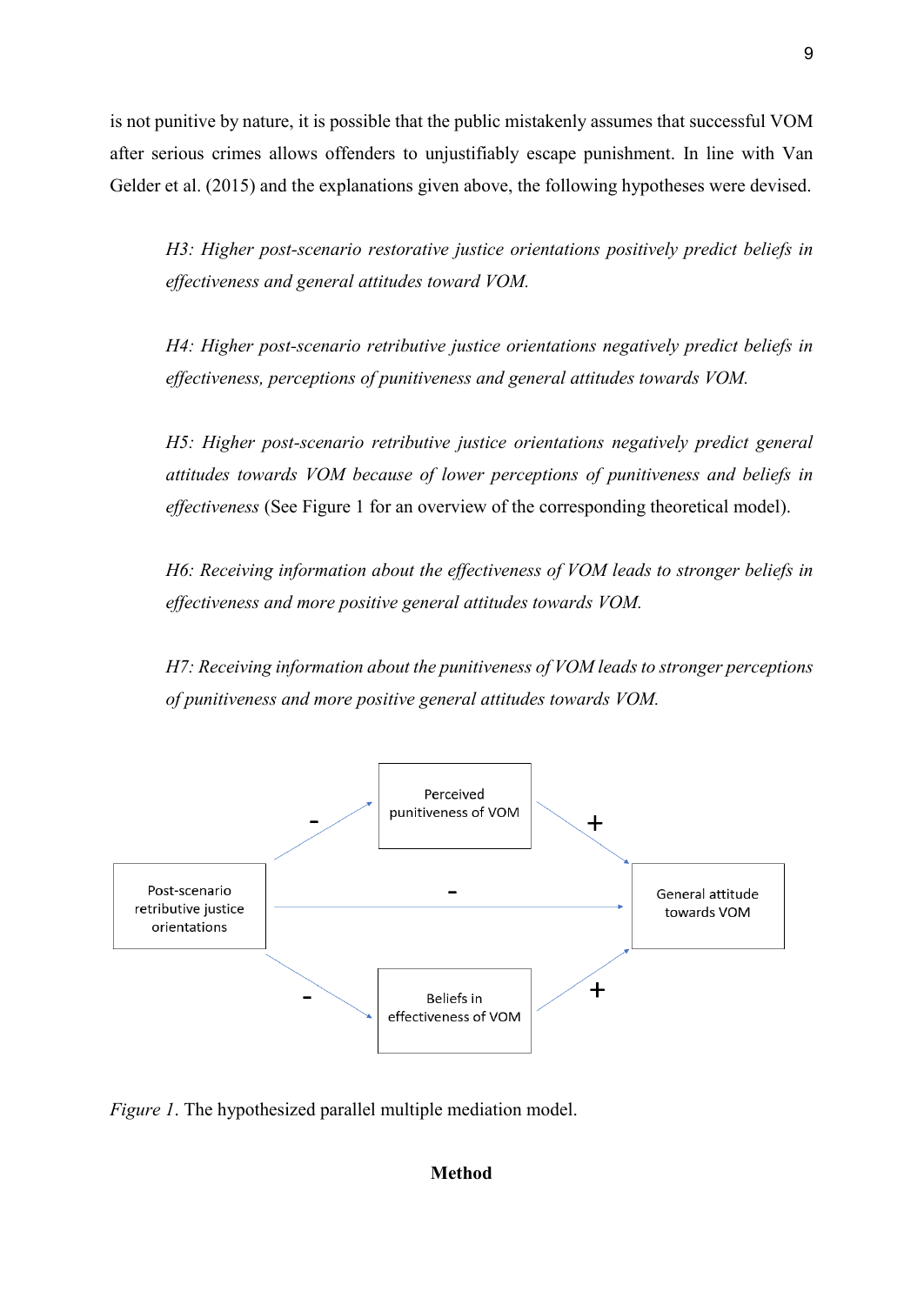## **Design**

A 2 (*Punitiveness information*: Present vs. absent) x 2 (*Effectiveness information:*  Present vs. absent) between-participants factorial design was employed. The dependent variables were *PPVOM*, *BEVOM,* and *GAVOM*.

## **Participants**

A convenience sample of 155 participants was drawn. 24 participants were removed because they had too many missing values or did not take part seriously in the study. This left 131 valid participants ( $M_{\text{age}} = 23.30$ ,  $SD_{\text{age}} = 6.40$ ). 92 (70.2%) of the participants were female and 38 (29%) were male. The nationalities of the participants were mainly German ( $N = 80$ , 61.1%) and Dutch ( $N = 26$ , 19.8%). 76 (58%) of the participants have finished high school, 19 (14.5%) graduated from college, 30 (22.9%) graduated from university and 6 (4.6%) completed another type of education. 61 **(**46.6%) of the participants heard about the existence of VOM prior to the study and 5 (3.8%) of the participants knew someone who once had the option of participating in VOM. Therefore, while about half of the participants were familiar with VOM, almost no one had direct experience with it. Some participants were recruited via Sona Systems of the University of Twente, an online platform where students can register to participate in studies to get credits. Participants were also recruited via Surveyswap, an online platform where participants were obtained in response to the researcher of the present study filling out surveys of other researchers. The remainder of the participants were directly asked by the researcher and snowball sampling was used by giving participants the opportunity to recruit people for the study themselves out of their social networks.

#### **Materials**

Participants were presented with the following crime story which was slightly adapted from an online newspaper article (Pieters, 2018):

## *JOGGER, 18, DELIBERATELY HIT BY CAR, STABBED IN DUTCH VILLAGE*

*An 18-year-old woman was injured while jogging in the village of Egmond aan den Hoef (The Netherlands) on Monday evening. She was deliberately hit by a car and stabbed in the chest, the police said in a statement on Tuesday. The young woman was jogging over Rinnegommerlaan around 7:40 p.m. when she was hit by a dark colored car "out of nowhere", the police said. The driver rolled down the window and stabbed the victim in the chest, before driving off in the direction of Zeeweg. The woman*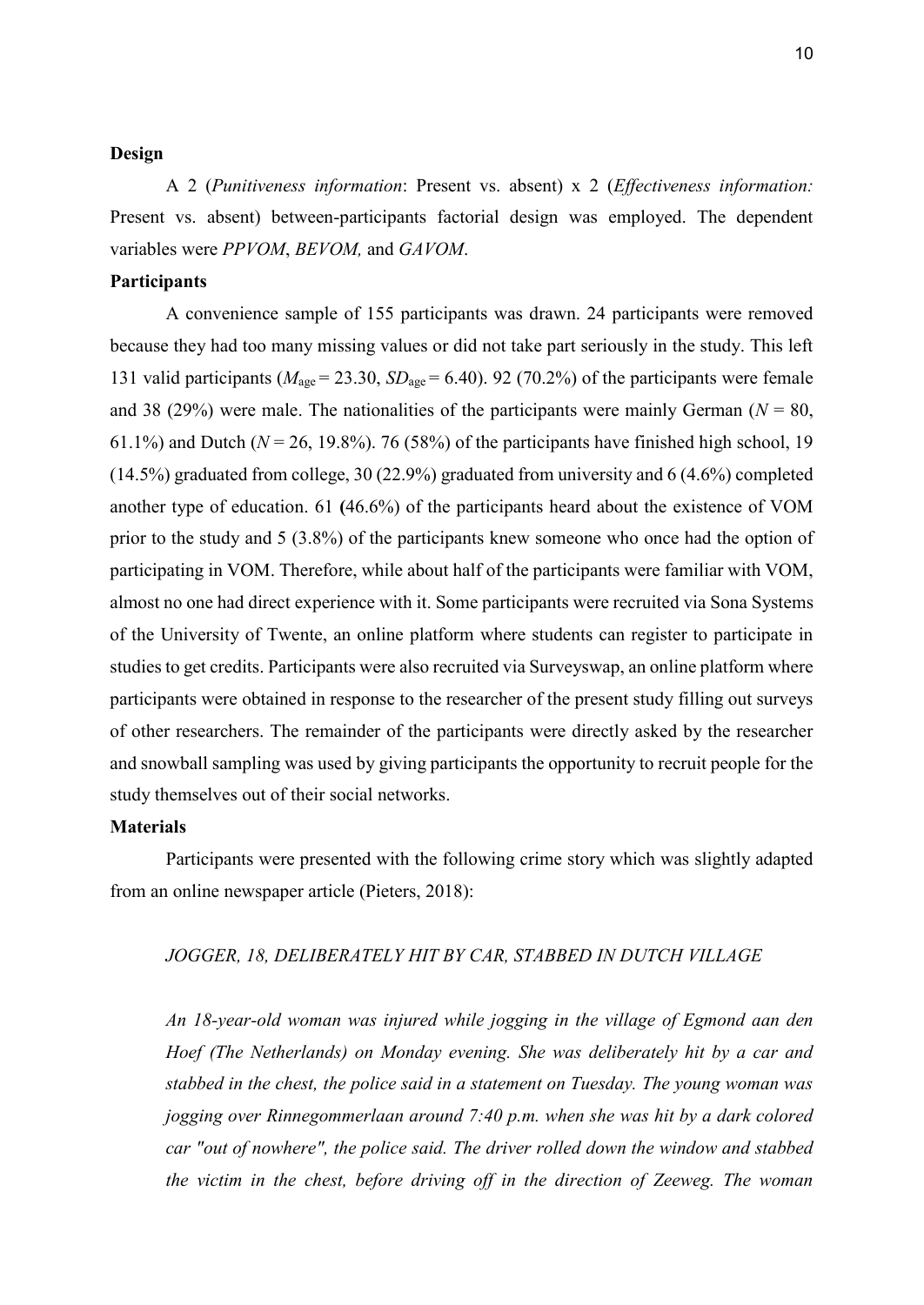*collapsed a short time later. Bystanders called the emergency services and the woman was taken to hospital. She sustained lasting damages. The offender was caught by the police three days later and admitted his guilt.* 

 This scenario was chosen because it depicted the violent attacks of the offender as arbitrary, did not give any explanations of the offender's reason for attacking and described lasting damages of the victim. Furthermore, the crime described was not a property crime. All these factors should make the crime appear more serious, since readers likely assigned a disposition or traits of the offender as a cause instead of environmental circumstances (Hawkins, 1981). Furthermore, participants likely perceived the offender to be quite blameworthy (Shaver, 1983). It was checked if participants actually read the scenario by asking them how the offender attacked the victim.

## **Variables**

**Retributive and restorative justice orientations.** Retributive and restorative orientations toward justice were each measured with six items, which were based on items used in a study from Okimoto et al. (2012). On the one hand, adaptations were made since Okimoto et al. (2012) made participants imagine that they were a victim. In the present study, however, participants reacted to the scenarios as outside observers. On the other hand, the posttest items were adapted to emphasize that the questions were about the specific crime scenario the participants just read. In the posttest, words like "an" were changed to "the". An example item to measure retributive justice orientations was: *"As a matter of fairness, the offender should be penalized.".* An example item for measuring restorative justice orientations was: *"Justice is restored when the offender has learnt to endorse the values violated by the incident*." (see Appendix for the complete set of items). The questions were presented in randomized order and were measured before and after reading the crime story. A 7-point Likert scale was used.

Okimoto et al. (2012) empirically distinguished the retributive and restorative justice orientations, as measured by the twelve items, using a confirmatory factor analysis across several studies. In the present study, a factor analysis with varimax rotation, specified to extract two factors, clearly and unambiguously replicated the expected factor structure. A Cronbach's alpha of 0.84 and 0.78, respectively, was found for the two scales administered before the crime story. Cronbach's alpha for the two scales after the crime story was 0.84 and 0.90, respectively.

**Knowledge about victim-offender mediation.** Previous knowledge about VOM was a possible confounder for the present study. In case participants already were knowledgeable about VOM, providing them with additional information might have not had the desired effect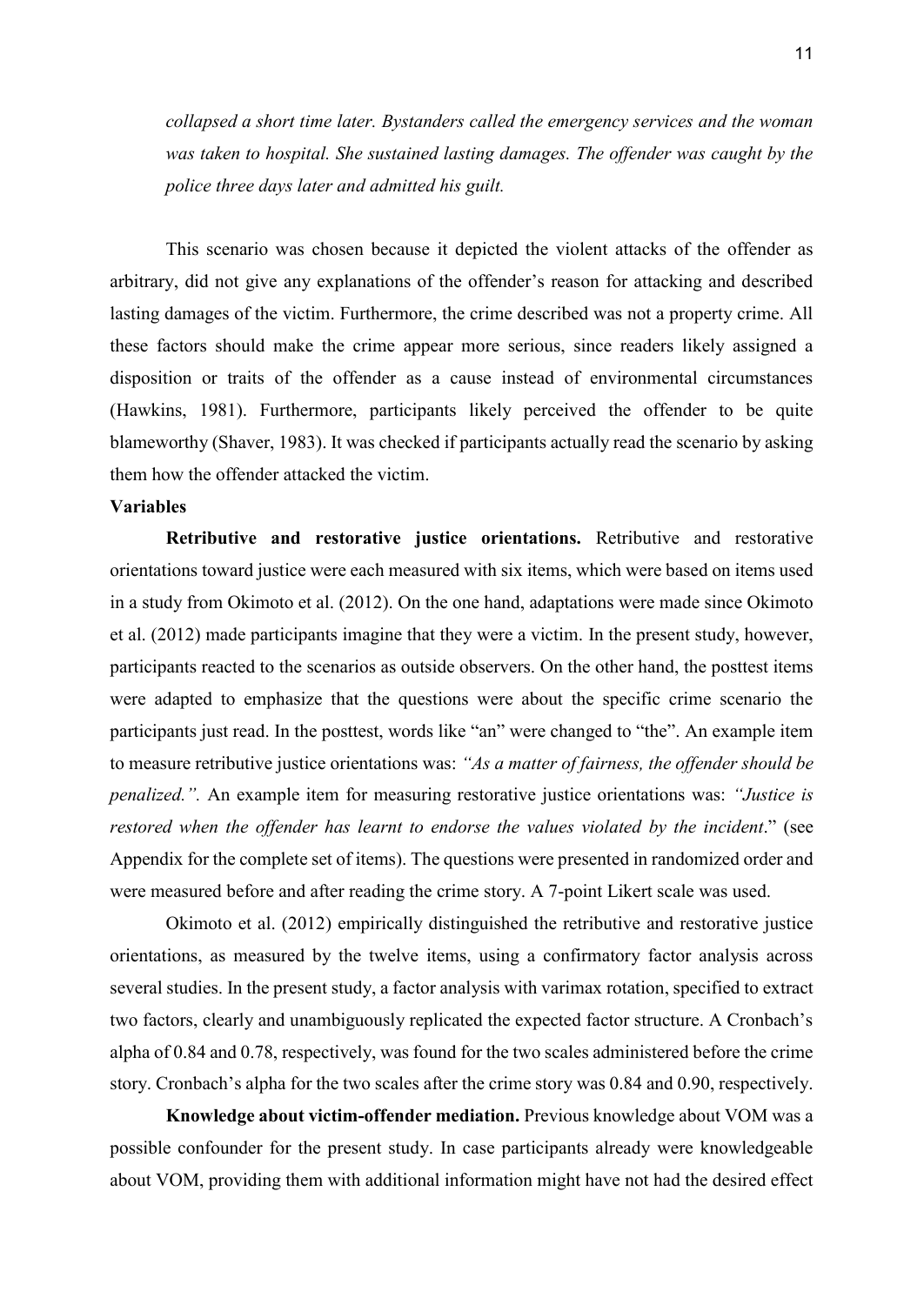and knowledgeable participants might already have a more positive attitude towards VOM. Therefore, participants were asked whether they have heard of the existence of VOM. In addition, they were asked to give a brief description of what they think VOM is. They were also asked if they know someone who faced the option of participating in VOM. Moreover, participants rated their knowledge about VOM with three items, again on a 7-point Likert scale. An example question was: *"I am familiar with the process of victim-offender mediation"* (see Appendix for the complete set of items).

A factor analysis confirmed the expected 1-factor structure of the three items. Therefore, the three items together were used as a knowledge about VOM scale. Reliability was high with a Cronbach's alpha of .88.

**Beliefs and attitudes toward victim-offender mediation.** BEVOM and PPVOM of the participants were each measured with five items on a 7-point Likert scale. Some of the items were adapted from the study of Van Gelder et al. (2015). BEVOM and PPVOM were measured before and after the additional effectiveness and punitiveness information were presented. The ten items were presented in randomized order. The items of the PPVOM scale were reverse scored so that high scores on the two scales indicated high BEVOM and high PPVOM, respectively. An example item to measure BEVOM was: *"Victim-offender mediation is an effective means of preventing future criminal behavior of the offender."*. An example item to measure PPVOM was: *"Participation in victim-offender mediation is a way for the offender to escape punishment."* (see Appendix for the complete set of items).

GAVOM was measured with four items on a 7-point Likert scale. The items were administered in randomized order before and after providing the additional punitiveness and effectiveness information. High scores indicated more positive attitudes towards VOM after the crime story which participants had to read. An example item was: *"All in all, I am in favor of victim-offender mediation after the crime described in the crime scenario."* (see Appendix for the complete set of items).

In their study about suspended sentences, Van Gelder et al. (2015) conducted a principal components analysis to empirically distinguish the constructs beliefs in effectiveness and perceptions of punitiveness. They found two factors with eigenvalues > 1 which gave support for the hypothesized two-dimensional structure concerning opinions about suspended sentences. In the present study, there was evidence for the validity of the BEVOM, PPVOM and GAVOM scales by means of a factor analysis with varimax rotation, specified to extract three factors. Three rather clear factors with eigenvalues > 1 emerged. However, there appeared to be a slight overlap between the constructs BEVOM and GAVOM, as shown by the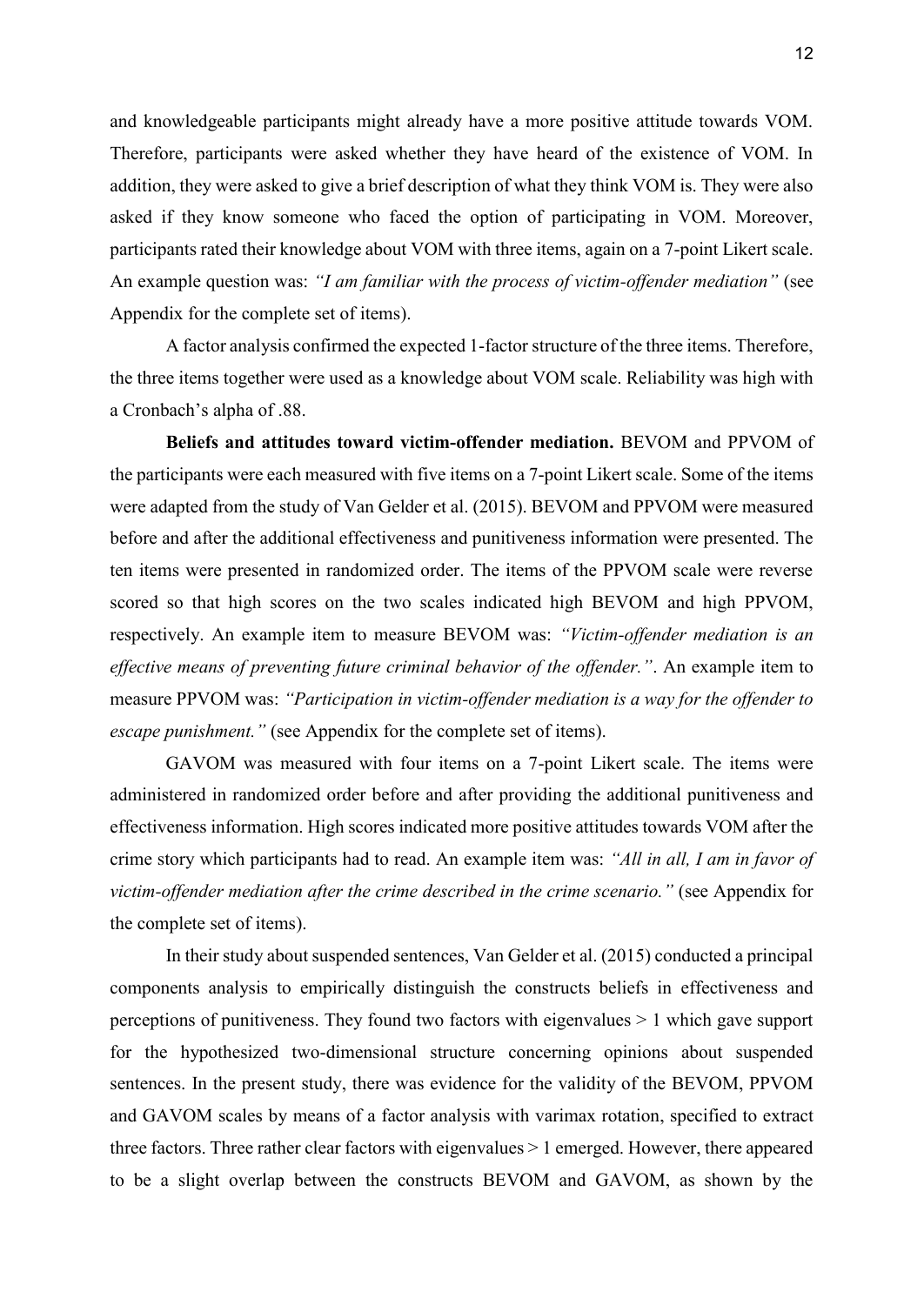corresponding factor loadings. A few of the items loaded strongly on both corresponding factors. The item *"The restitution agreement is in some sense an additional penalty for the offender."* was removed from all analyses because it did not load on the expected factor and significantly worsened the Cronbach's alpha of the PPVOM scale when included. Cronbach's alpha for the BEVOM scale was found to be 0.85 at pretest and 0.90 at posttest. After removing the item mentioned above, Cronbach's alpha for the PPVOM scale was 0.74 at pretest and 0.74 at posttest. Cronbach's alpha of the GAVOM scale was 0.88 at pretest and 0.92 at posttest which indicated excellent reliability.

#### **Procedure**

The present research was approved by the Ethics Committee of the University of Twente. It was conducted through the online platform Qualtrics which participants could reach via a link. Before participation, participants were informed that the aim of the study was to explore their attitudes and beliefs about justice. They were told that they would have to read a crime story and answer a few questions afterward. Moreover, they were informed that the study would take them about 15 minutes to complete. Participants were then briefed about their rights as a participant and the confidential treatment of their data. They gave their active informed consent by indicating that they understood the given information and by affirming that they were aware of their rights to withdraw during the study without giving a reason.

The questionnaire started with measuring some demographics of the participants (gender, age, nationality, and highest completed education). Subsequently, their retributive and restorative justice orientations were measured. It was explained that the questions were about what "justice" meant to them in general, not related to a specific incident. Next, the crime story was presented. Participants were instructed to read it carefully and they were informed that the crime described is based on a crime which really happened. After reading the scenario and answering the control question, their justice orientations were measured again.

 Thereafter, participants were informed that the following questions were about the topic of VOM. They were told that they do not have to look up any information about that topic beforehand. Then their ideas, experiences, and knowledge regarding VOM were measured. Subsequently, general baseline information about VOM, adapted from Gromet and Darley (2006), was presented:

*After an offender has been arrested for a crime and admitted his guilt, a judge can decide whether or not the case is appropriate for victim-offender mediation. If the victim and the offender agree to participate, they have the option of attending a victim-offender*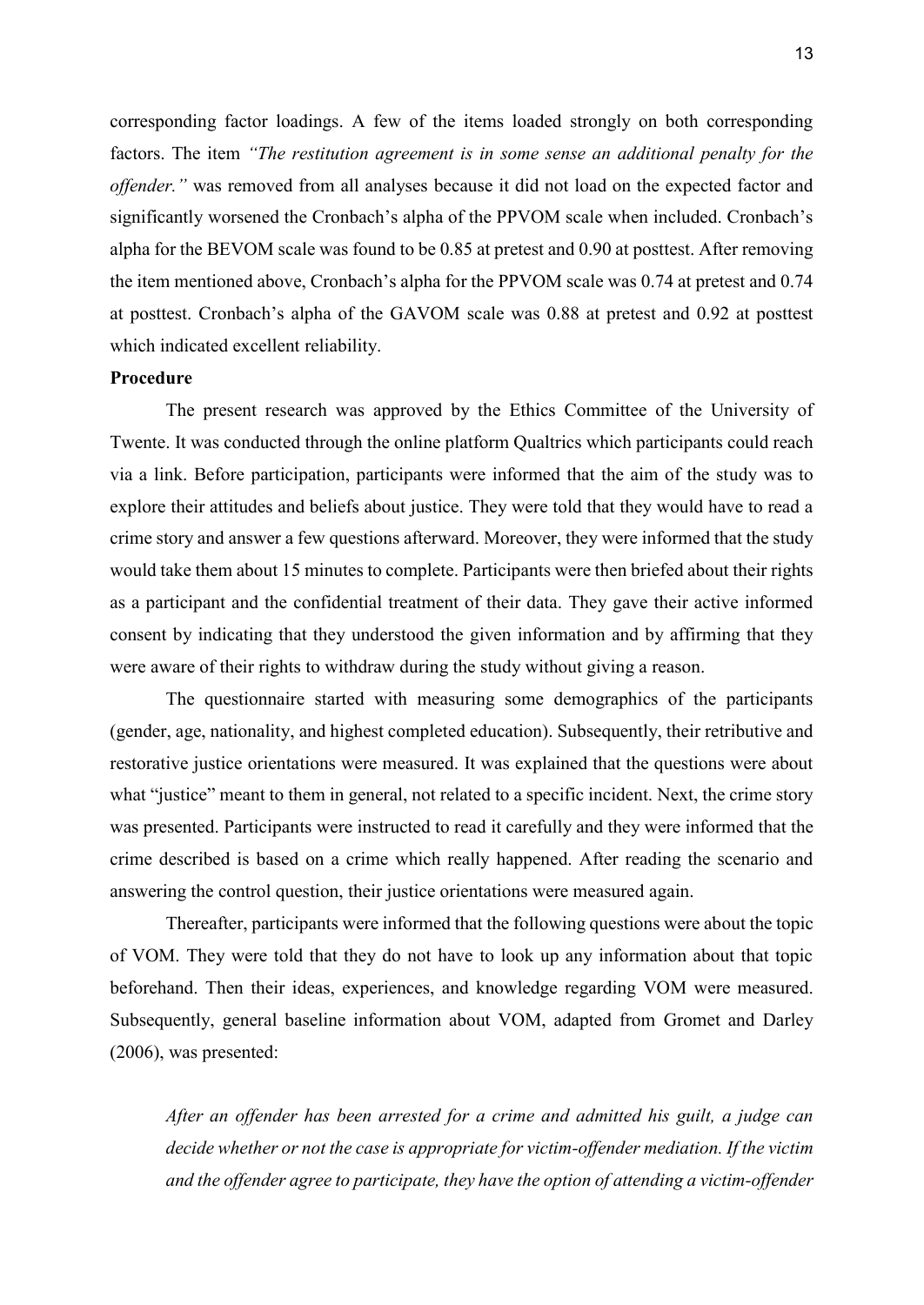*mediation instead of a traditional sentencing before a judge. Victim-offender mediation is a face-to-face meeting between an offender and the victim, with a mediator (a neutral third party who has prepared both sides for the meeting beforehand) present. Sometimes, there may be multiple victims, or even members of the community or friends/relatives present.* 

*During this meeting, the victim is allowed to ask the offender questions. The victim and offender try to work out a restitution agreement outlining what the offender must do to atone for his wrongs and make things as right as possible with the victim. The terms of the agreement may include an apology, monetary compensation, some services that the offender does for the victim, community service, and the like. When victim and offender come to an agreement, this is communicated back to the criminal prosecutor or judge, who will decide if an additional punishment is needed. In some cases, this leads to a dismissal of the case or a lower sentence.* 

 After reading the general information, participants were told that, within the case they just read, the possibility of VOM was offered to victim and offender. Their BEVOM, PPVOM, and GAVOM were measured in response to this. Next, participants were randomly allocated into one of four experimental conditions. They received additional information about the effectiveness of VOM, punitiveness of VOM, both, or no additional information at all. In any case, participants were instructed to actively think about and remember everything they learned about victim-offender mediation for about one minute. Participants in the control condition, therefore, only received the general information about VOM and had to think about and remember it, before their attitudes and beliefs were measured again.

 The following effectiveness information was provided and emphasized the many positive outcomes that are possible after successful VOM. The information was mainly taken from the research findings of Dhami (2012), Nugent and Paddock (1995), Umbreit, Coates, and Roberts (2000) and Umbreit et al. (2004):

*There are numerous scientific studies which give evidence for the effectiveness of victimoffender mediation. Usually, victims and offenders are both satisfied with the mediation process and perceive it to be fair. Victims report that meeting the offender and being able to ask questions helped them to come to terms with the outcomes of the crime and*  initiate a healing process. Furthermore, after participating in victim-offender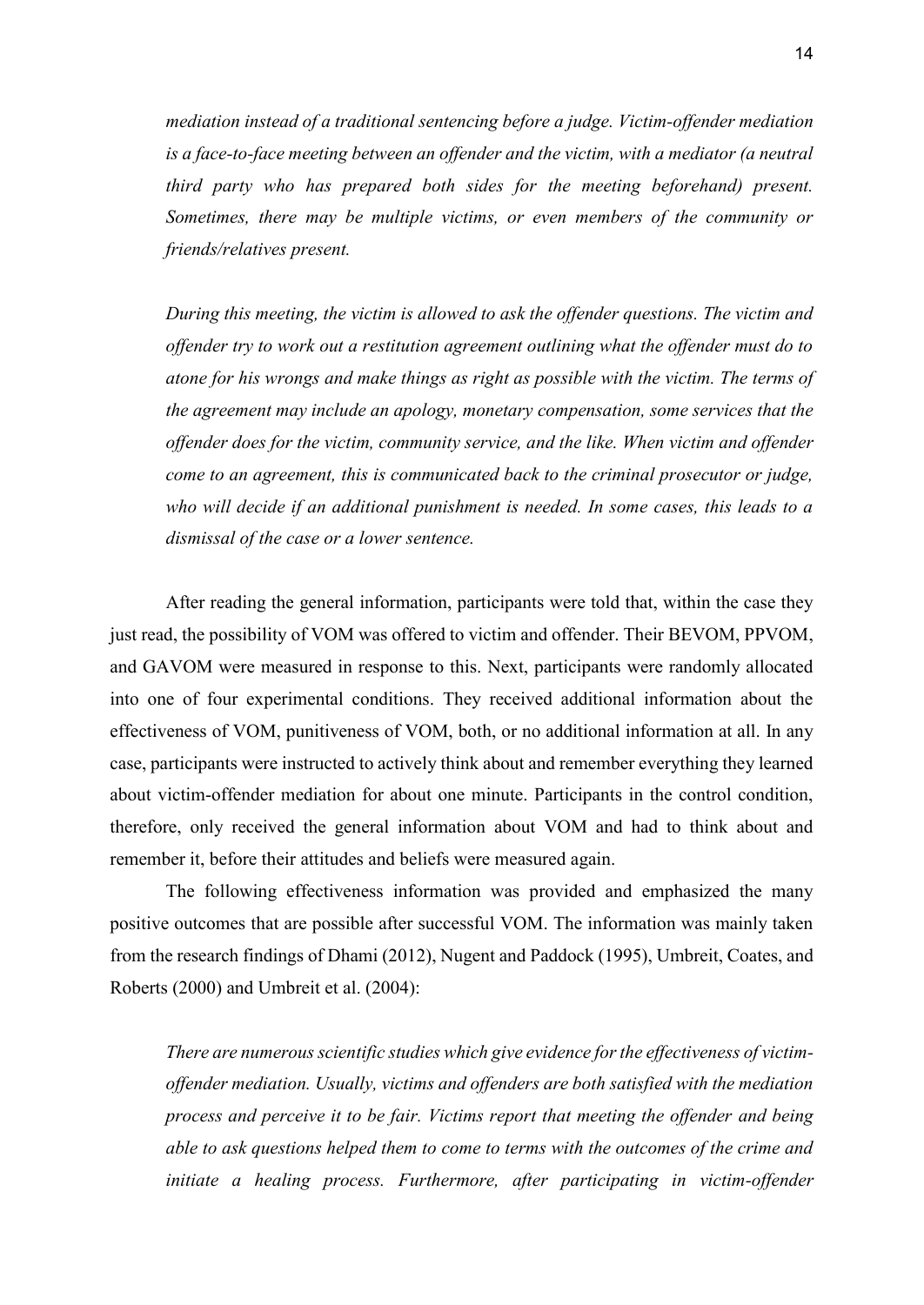*mediation, victims often experience less fear of being victimized again by the same offender. Offenders often accept responsibility for their crimes and offer their apologies. In most cases, they stick to the restitution agreement which they made with the victim. In addition to that, lower rates of reoffending are observed for offenders who participated in victim-offender mediation, compared to offenders who took part in the traditional court process. If they reoffend, the severity of their crimes usually is lower than before.* 

The following information, mainly found in Umbreit (2001), was given about the punitiveness of VOM to underline that VOM after serious crimes does not enable an offender to escape punishment:

*After serious crimes, which involve severe violence, the context surrounding victimoffender mediation is different than for less severe crimes. The offenders are in almost all cases already in prison and found to be guilty. They are not allowed to initiate the mediation process themselves and the preparations to participate in a meeting take more time than usual, before being allowed to meet the victim. Moreover, they are highly monitored during their sessions with the victim. Furthermore, while they still develop a restitution agreement, successful mediation does not lower the duration of their prison sentence or the severity of other punishments inflicted upon them. Meaning that offenders get no material benefit out of their participation in victim-offender mediation after a serious crime. In addition to that, victims forgive them only in rare cases. Some victims even fight against the parole of an offender despite a successful victim-offender mediation.* 

After reading the additional information and thinking about it for one minute, participants' BEVOM, PPVOM, and GAVOM were measured again. This concluded the measurement part of the survey. Participants were debriefed about the concrete aims of the study. Then they were asked to give their informed consent again to make sure that participants still agreed to participate after being debriefed about the concrete purposes of the study.

## **Results**

## **Exploration of the Data**

Table 1 and 2 display the baseline characteristics of the total sample and whether there were differences on the baseline variables between the two punitiveness information and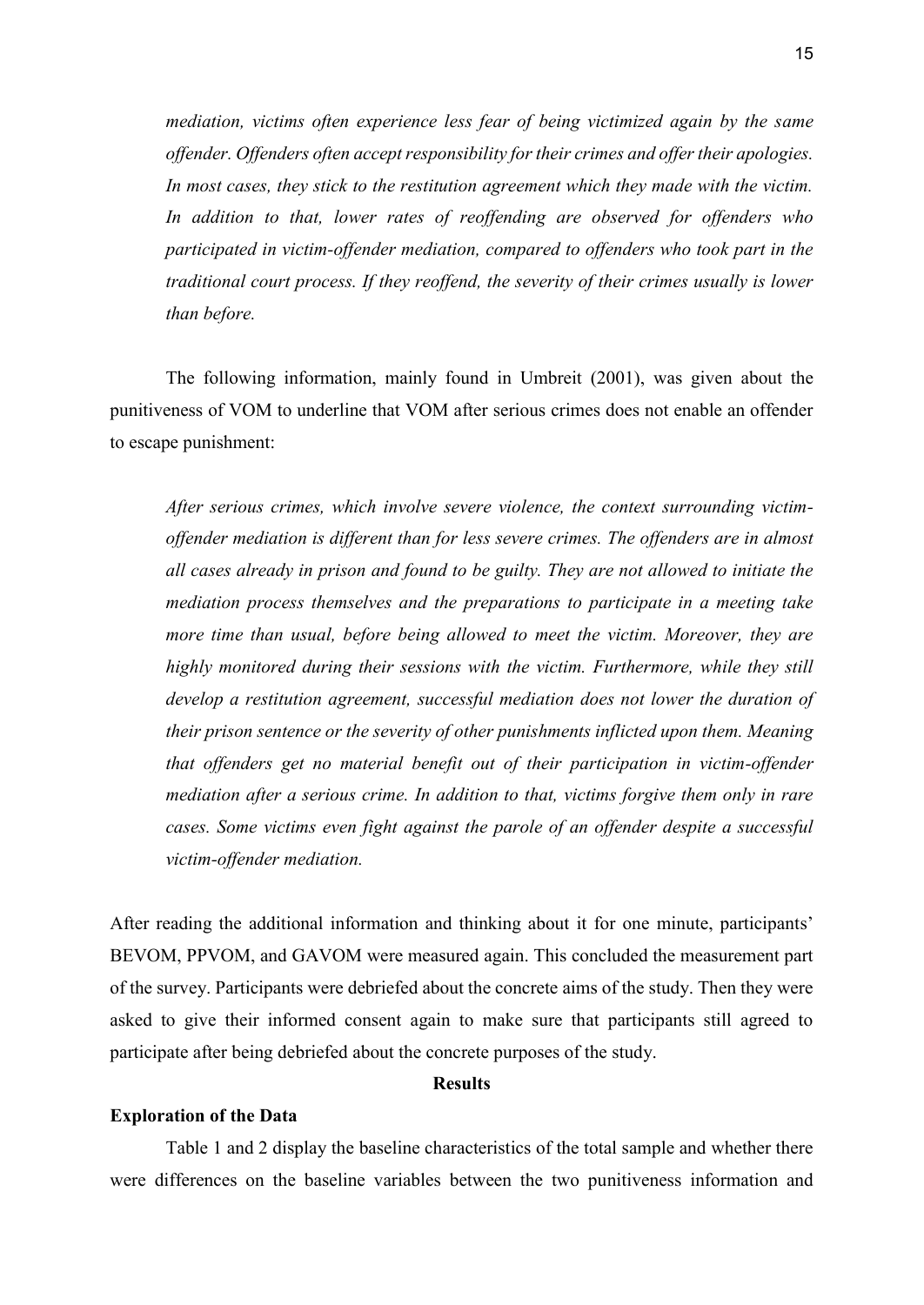effectiveness information conditions, respectively. With few exceptions, participants were adequately randomized over the different conditions. Only in the effectiveness information conditions, the variables nationality and education were non-randomly distributed.

# Table 1

| Characteristic                             | Total        | Punitiveness<br>information:<br>Absent | Punitiveness<br>Information:<br>Present | p-value |
|--------------------------------------------|--------------|----------------------------------------|-----------------------------------------|---------|
| Subjects $(\% )$                           | 129 (100%)   | 61(47.3%)                              | 68 (52.7%)                              |         |
| Gender                                     |              |                                        |                                         | .60a    |
| Male $(\% )$                               | 38 (29.5%)   | $19(50.0\%)$                           | $19(50.0\%)$                            |         |
| Female $(\% )$                             | 90 (69.8%)   | 42 (46.7%)                             | 48 (53.3%)                              |         |
| Other $(\% )$                              | $1(0.8\%)$   | $0(0.0\%)$                             | $1(100.0\%)$                            |         |
| Age $(M, SD)$                              | 23.30 (6.38) | 24.08 (7.84)                           | 22.62 (4.76)                            | .209b   |
| Nationality                                |              |                                        |                                         | .479a   |
| Dutch $(\% )$                              | $26(20.2\%)$ | $12(46.2\%)$                           | 14 (53.8%)                              |         |
| German $(\% )$                             | 79 (61.2%)   | 35 (44.3%)                             | 44 (55.7%)                              |         |
| Other $(\% )$                              | 24 (18.6%)   | 14 (58.3%)                             | 10(41.7%)                               |         |
| Education                                  |              |                                        |                                         | .428a   |
| High school<br>$(\%)$                      | 75 (58.1%)   | $36(48.0\%)$                           | 39 (52.0%)                              |         |
| College $(\% )$                            | $18(14\%)$   | $10(55.6\%)$                           | $8(44.4\%)$                             |         |
| University<br>$(\%)$                       | 30 (23.3%)   | 14(46.7%)                              | $16(53.3\%)$                            |         |
| Other $(\% )$                              | $6(4.7\%)$   | 1(16.7%)                               | $5(83.3\%)$                             |         |
| Awareness of<br>existence of<br><b>VOM</b> |              |                                        |                                         | .447a   |
| Yes $(\% )$                                | 61(47.3%)    | 31 (50.8%)                             | $30(49.2\%)$                            |         |
| No $(\%)$                                  | 68 (52.7%)   | 30 (44.1%)                             | 38 (55.9%)                              |         |

*Baselines Characteristics of the Total Sample and Tests of Differences of the Baseline Variables Between the two Punitiveness Information Conditions*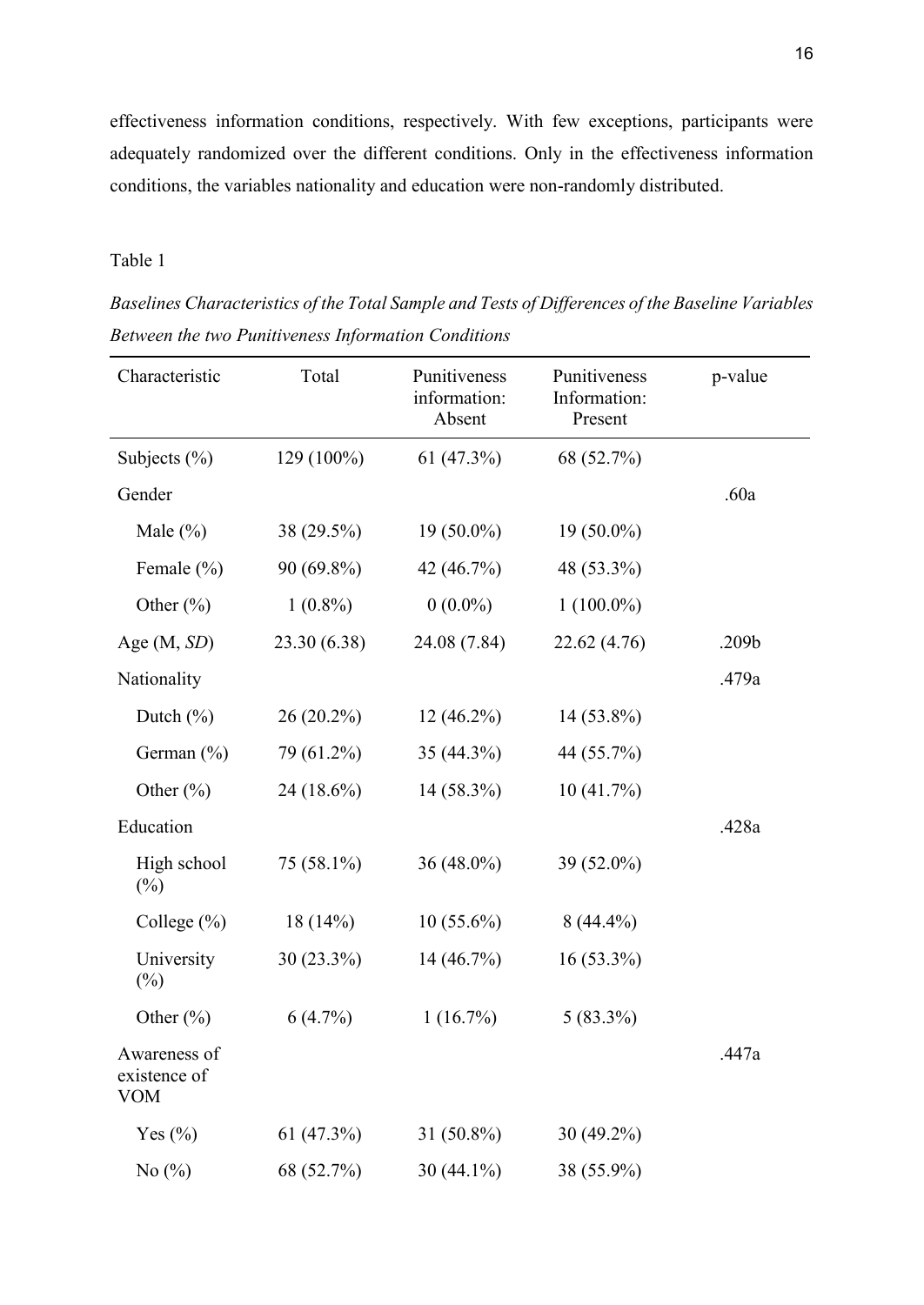| Knowledge | 3.78(1.63) | 3.90(1.58) | 3.70(1.69) | .491b |
|-----------|------------|------------|------------|-------|
| about VOM |            |            |            |       |
| (M, SD)   |            |            |            |       |

 $$ 

# Table 2

*Baselines Characteristics of the Total Sample and Tests of Differences of the Baseline Variables Between the two Effectiveness Information Conditions*

| Characteristic                             | Total        | Effectiveness<br>information:<br>Absent | Effectiveness<br>Information:<br>Present | p-value |
|--------------------------------------------|--------------|-----------------------------------------|------------------------------------------|---------|
| Subjects $(\% )$                           | 129 (100%)   | 64 (49.6%)                              | 65 (50.4%)                               |         |
| Gender                                     |              |                                         |                                          | .60a    |
| Male $(\%)$                                | 38 (29.5%)   | $19(50.0\%)$                            | 19 (50.0%)                               |         |
| Female $(\% )$                             | 90 (69.8%)   | 44 (48.9%)                              | 46 $(51.1\%)$                            |         |
| Other $(\% )$                              | $1(0.8\%)$   | $1(100.0\%)$                            | $0(0.0\%)$                               |         |
| Age $(M, SD)$                              | 23.30 (6.38) | 22.63(4.33)                             | 24.00 (7.94)                             | .231b   |
| Nationality                                |              |                                         |                                          | .027a   |
| Dutch $(\% )$                              | $26(20.2\%)$ | $19(73.1\%)$                            | $7(26.9\%)$                              |         |
| German $(\% )$                             | 79 (61.2%)   | 34 $(43.0\%)$                           | 45 (57.0%)                               |         |
| Other $(\% )$                              | 24 (18.6%)   | 11 $(45.8\%)$                           | 13 (54.2%)                               |         |
| Education                                  |              |                                         |                                          | .037a   |
| High school<br>(%)                         | $75(58.1\%)$ | 39 (52.0%)                              | 36 $(48.0\%)$                            |         |
| College $(\% )$                            | 18(14%)      | 5(27.8%)                                | 13 (72.2%)                               |         |
| University<br>$(\%)$                       | $30(23.3\%)$ | 19 (63.3%)                              | 11(36.7%)                                |         |
| Other $(\% )$                              | $6(4.7\%)$   | 1(16.7%)                                | $5(83.3\%)$                              |         |
| Awareness of<br>existence of<br><b>VOM</b> |              |                                         |                                          | .926a   |
| Yes $(\% )$                                | 61(47.3%)    | 30 (49.2%)                              | 31 (50.8%)                               |         |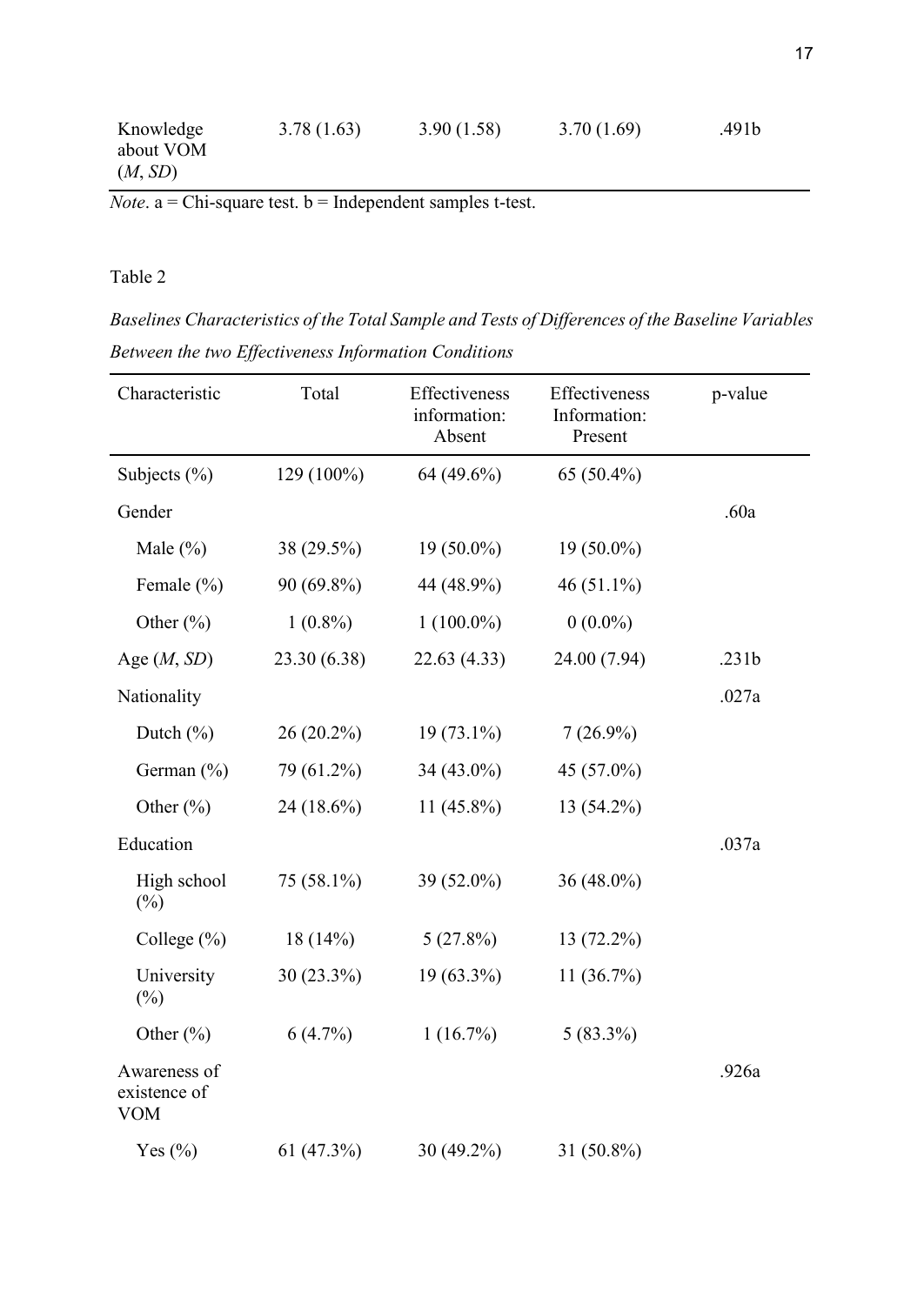| No $\left(\frac{9}{6}\right)$     | 68 (52.7%) | $34(50.0\%)$ | $34(50.0\%)$ |                   |
|-----------------------------------|------------|--------------|--------------|-------------------|
| Knowledge<br>about VOM<br>(M, SD) | 3.78(1.63) | 3.82(1.79)   | 3.76(1.55)   | .853 <sub>b</sub> |

*Note*.  $a = Chi$ -square test.  $b = Independent samples t-test$ .

Table 3 gives an overview of the means, standard deviations, and correlations of age, knowledge about VOM, justice orientations and beliefs about VOM. Notably, knowledge about VOM was positively correlated with BEVOM at pretest  $(r(127) = .22, p = .013)$  BEVOM at posttest  $(r(127) = .23, p = .01)$  and GAVOM at posttest  $(r(127) = .18, p = .042)$ . Participants who scored higher on knowledge about VOM tended to score higher on the BEVOM and GAVOM scales. Furthermore, age was positively correlated with pre-scenario retributive justice orientations ( $r(127) = .21$ ,  $p = .014$ ) and negatively correlated with BEVOM at pretest  $(r(127) = -.26, p = .004)$  and posttest  $(r(127) = -.18, p = .043)$ . People who were older tended to score higher on the retributive justice orientations scale and lower on the BEVOM scale. Moreover, pre-scenario retributive justice orientations were negatively correlated with pretest GAVOM  $(r(127) = -.28, p = .002)$  which already gives some preliminary evidence for the hypothesized relationships.

## **Justice Orientations and Their Influence on Opinions About VOM**

It was predicted that after reading the crime story, people's retributive justice orientations would become stronger. This hypothesis was tested with a paired-samples t-test with pre- and post-scenario retributive justice orientations as dependent variable. The difference in mean scores was found to be statistically significant  $(t(130) = -10.46, p < .001, d = 0.64)$ . In line with the expectations, after reading the crime story, people's retributive justice orientations were stronger ( $M = 4.79$ ,  $SD = 1.16$ ) than before reading it ( $M = 4.08$ ,  $SD = 1.14$ ).

 It was also predicted that reading the crime story did not influence people's restorative justice orientations. This hypothesis was tested with a Wilcoxon signed-rank test because the assumption of normality was violated. Pre- and post-scenario restorative justice orientations were the dependent variables. The test showed that people's restorative justice orientations were weaker after reading the crime story (mean rank  $= 51.53$ ) than before reading it (mean rank  $=$ 67.13) which was contrary to the expectations  $(Z = 2.64, p = .008)$ .

Higher post-scenario restorative justice orientations were hypothesized to positively predict pretest BEVOM and GAVOM. Table 4 shows the outcome of the linear regressions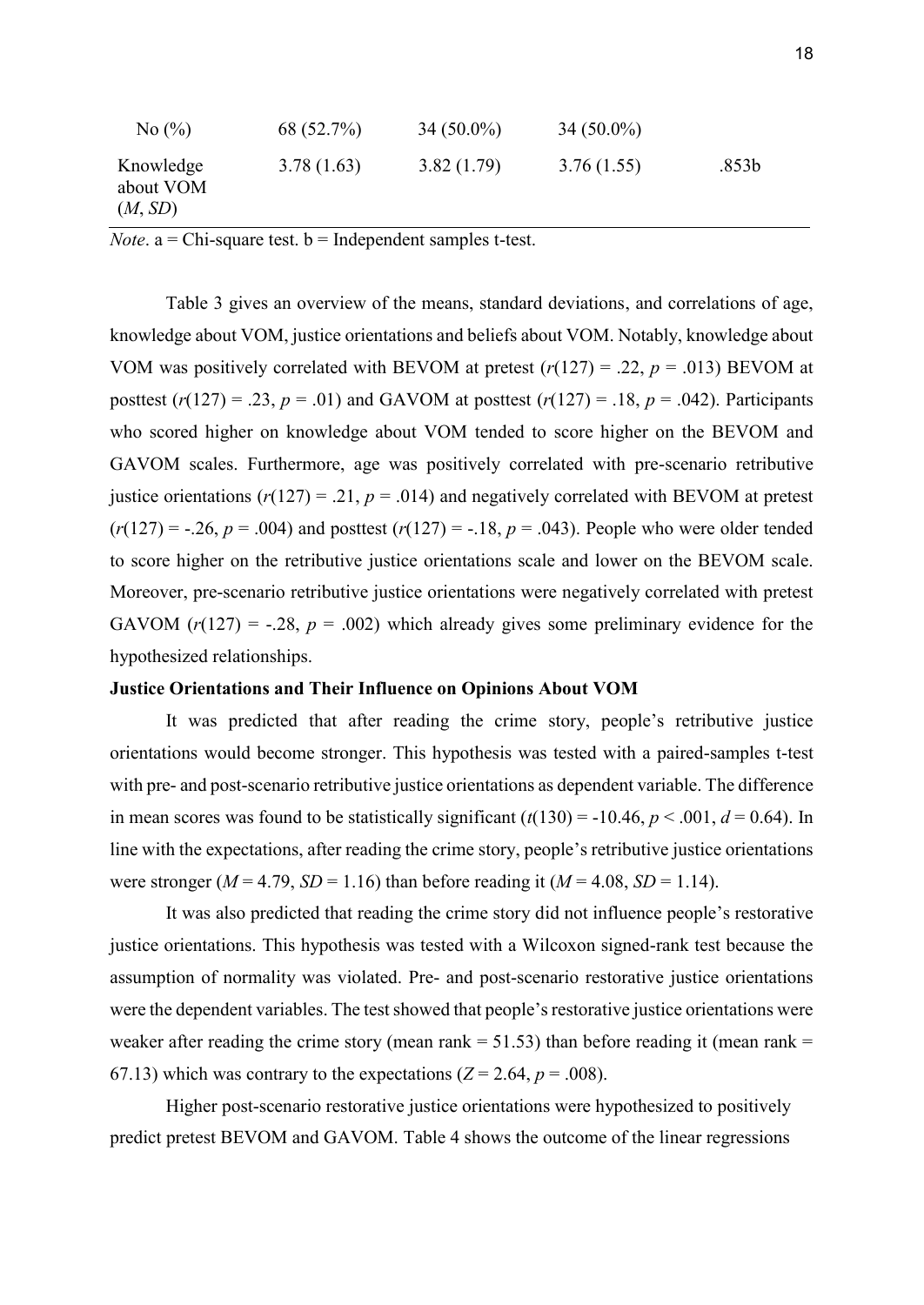# Table 3

Variables *M SD* 1 2 3 4 5 6 7 8 9 10 11 (1) Age 23.30 6.38 — (2) Knowledge 3.78 1.63 -.16 — (3) PreRetr 4.08 1.14 .21\* -.04 — (4) PreRest 4.63 0.93 .07 .00 -.10 — (5) PostRetr  $4.79$   $1.16$   $.11$   $.02$   $.77**$   $-.07$ (6) PostRest 4.46 1.21 .04 .13 -.08 .84\*\* -.06 — (7) PrePPVOM 4.14 1.11 -.05 .14 -.47\*\* .14 -.40\*\* .18\* (8) PreBEVOM 5.01 0.98 -.26\*\* .22\* -.31\*\* .42\*\* -.25\*\* .42\*\* .53\*\* (9) PreGAVOM 4.83 1.27 -.12 .16 -.28\*\* .33\*\* -.22\* .38\*\* .61\*\* .75\*\* — (10) PostPPVOM 4.34 1.10 -.08 .13 -.34\*\* .03 -.28\*\* .04 .75\*\* .36\*\* .43\*\* (11) PostBEVOM 5.13 1.03 -.18\* .23\*\* -.36\*\* .35\*\* -.28\*\* .39\*\* .52\*\* .78\*\* .60\*\* .44\*\* (12) PostGAVOM 5.00 1.28 -.10 .18\* -.27\*\* .34\*\* -.27\*\* .38\*\* .55\*\* .71\*\* .80\*\* .46\*\* .72\*\*

*Correlations Between Age, Knowledge About VOM, Pre- and Post-Scenario Retributive and Restorative Justice Orientations and Pre- and Posttest PPVOM, BEVOM, and GAVOM*

*Note.*  $* p < .05$ .  $** p < .01$ . Retr = Retributive justice orientations, Rest = Restorative justice orientations.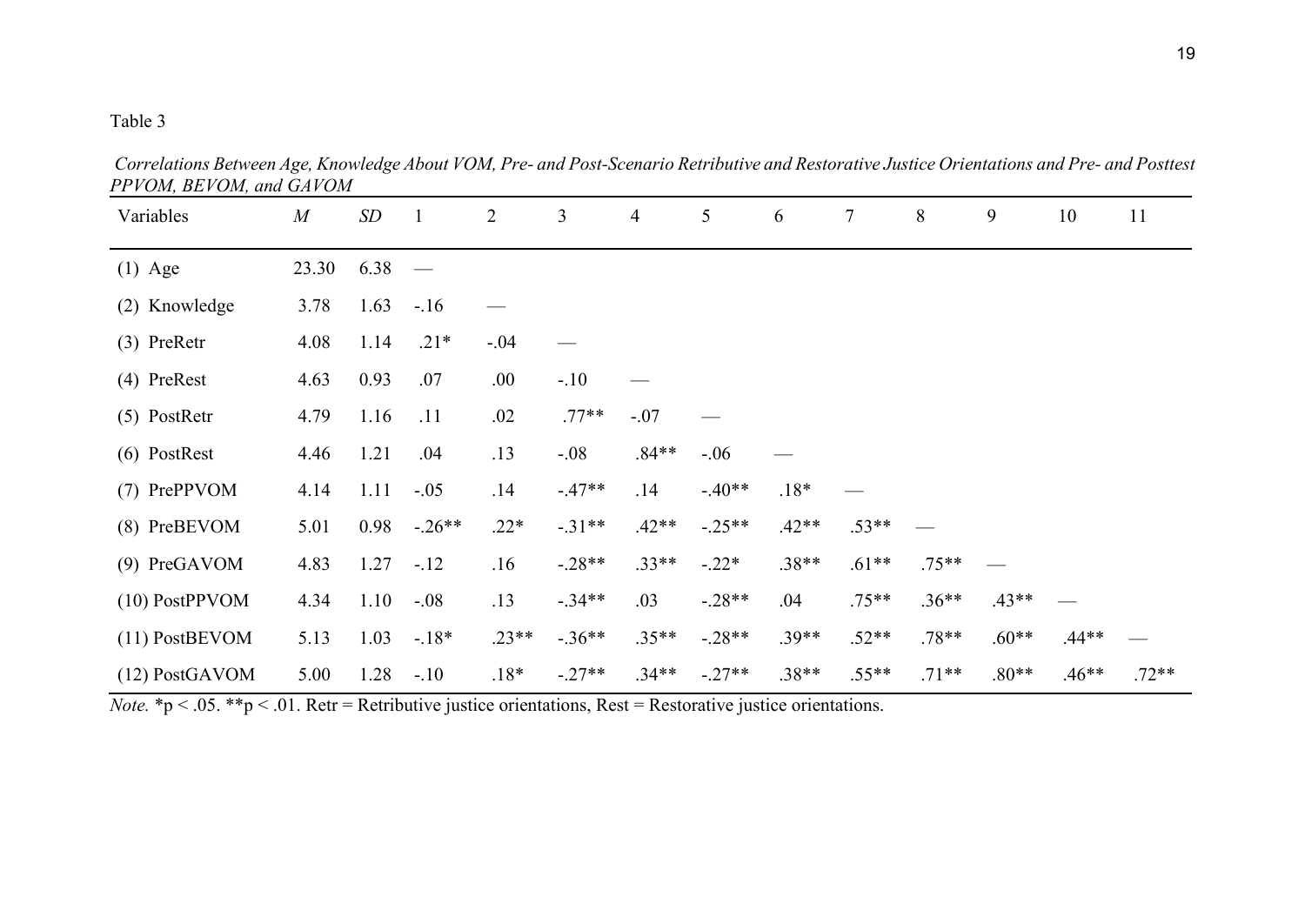# Table 4

| Variable                                                    | Pretest PPVOM    |        |           | Pretest BEVOM |                  |        | Pretest GAVOM |       |                  |           |           |       |
|-------------------------------------------------------------|------------------|--------|-----------|---------------|------------------|--------|---------------|-------|------------------|-----------|-----------|-------|
|                                                             | $\boldsymbol{B}$ | $S\!E$ | $\cal F$  | $R^2$         | $\boldsymbol{B}$ | $S\!E$ | $\cal F$      | $R^2$ | $\boldsymbol{B}$ | $\cal SE$ | $\cal F$  | $R^2$ |
| Post-<br>scenario<br>restorative<br>justice<br>orientations | $.16*$           | .08    | $4.01*$   | .03           | $.34**$          | .07    | 27.38**       | .18   | $.40**$          | .09       | $21.52**$ | .15   |
| Post-<br>scenario<br>retributive<br>justice<br>orientations | $-.38**$         | .08    | $23.57**$ | .16           | $-.21**$         | .07    | $8.70**$      | .06   | $-.24*$          | .09       | $6.23*$   | .05   |

*Summary of Linear Regressions With Post-Scenario Restorative and Retributive Justice Orientations as Predictors for Pretest PPVOM, BEVOM, and GAVOM* L,

*Note.* \*p < .05. \*\*p < .01. Controlling for age, nationality, education and gender did not change the overall results.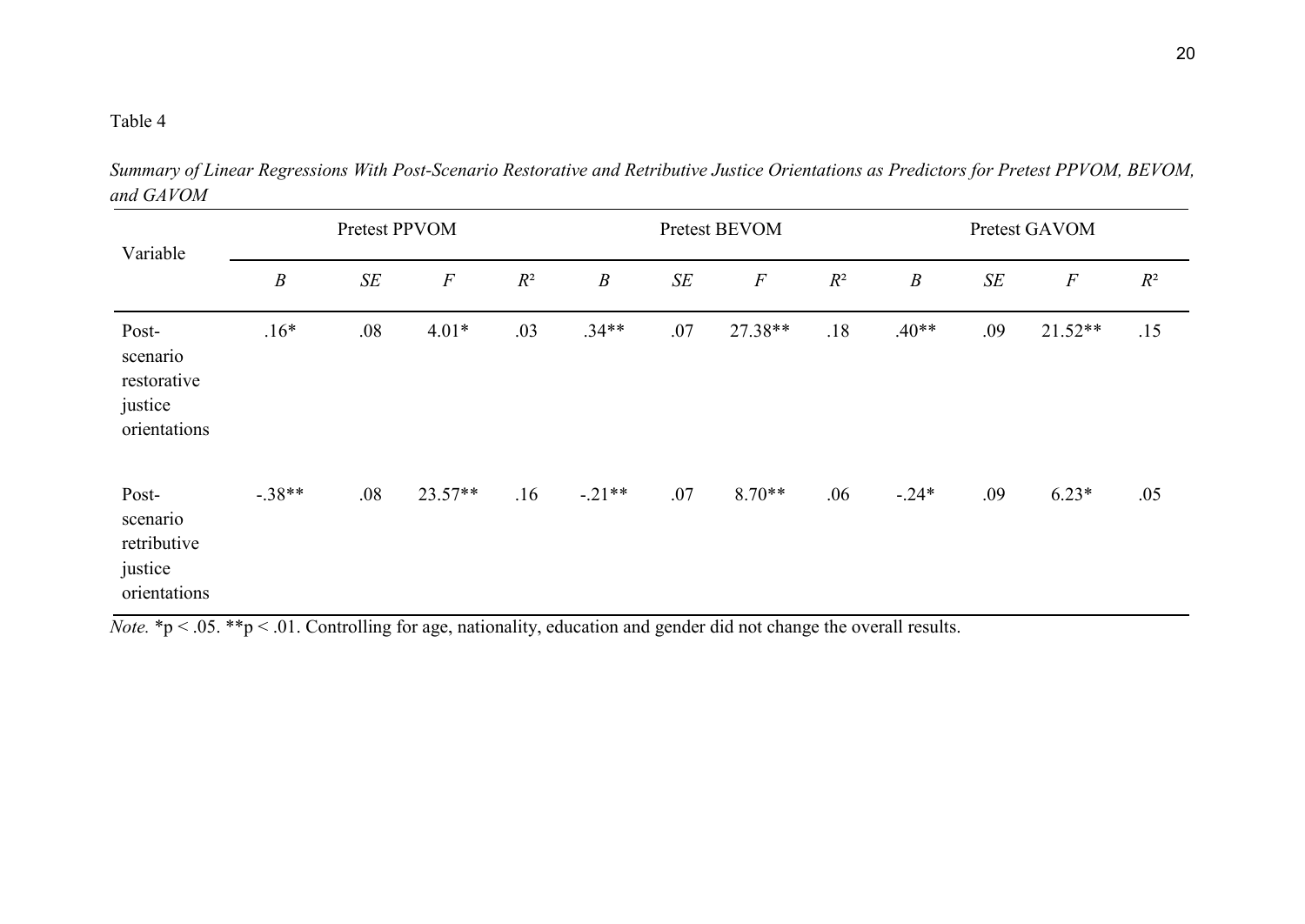with post-scenario restorative justice orientations as independent variable and pretest BEVOM and GAVOM as dependent variables. As can be seen, in line with the expectations, higher post-scenario restorative justice orientations positively predicted pretest BEVOM and GAVOM and explained a significant proportion of variance in pretest BEVOM and GAVOM scores. People with a stronger restorative justice orientation tended to believe more in the effectiveness of VOM and had generally more favorable attitudes towards VOM.

In contrast, higher post-scenario retributive justice orientations were hypothesized to negatively predict pretest PPVOM, BEVOM, and GAVOM. Three linear regressions with postscenario retributive justice orientations as independent variable and pretest PPVOM, BEVOM and GAVOM as dependent variables were conducted to test this hypothesis. As can be seen in Table 4, in line with the expectations, higher post-scenario retributive justice orientations significantly and negatively predicted pretest PPVOM, BEVOM, and GAVOM. People with a stronger retributive justice orientation tended to believe less in the punitiveness and effectiveness of VOM and had less favorable attitudes overall. Notably, the proportions of explained variance in the dependent variables were particularly high for post-scenario restorative justice orientations predicting beliefs in effectiveness and general attitudes and for post-scenario retributive justice orientations predicting the perceived punitiveness of VOM.

To test the hypothesis that higher post-scenario retributive justice orientations negatively predict general attitudes toward VOM because of lower perceptions of punitiveness and beliefs in effectiveness, a parallel multiple mediation model was tested using the PROCESS extension for SPSS based on the procedures described in Hayes (2018). The independent variable was post-scenario retributive justice orientations, the mediators were pretest PPVOM and BEVOM and the dependent variable was pretest GAVOM. Table 4 shows that retributive justice orientations, without including the mediators into the regression equation, are a significant predictor of pretest GAVOM. Figure 2 shows the regression coefficients of the mediation analysis and whether each variable was a significant predictor of the following variables in the model. As can be seen in the figure, when controlling for the effect of the two mediators, post-scenario retributive justice orientations did not significantly predict pretest GAVOM.

The significance of the specific indirect effects of post-scenario retributive justice orientations on pretest GAVOM through the two mediators was determined by calculating 95% bootstrap confidence intervals (CI). A specific indirect effect was deemed significant if the value of 0 did not lie within the confidence interval. As expected, the indirect effect of postscenario retributive justice orientations on pretest GAVOM through pretest PPVOM was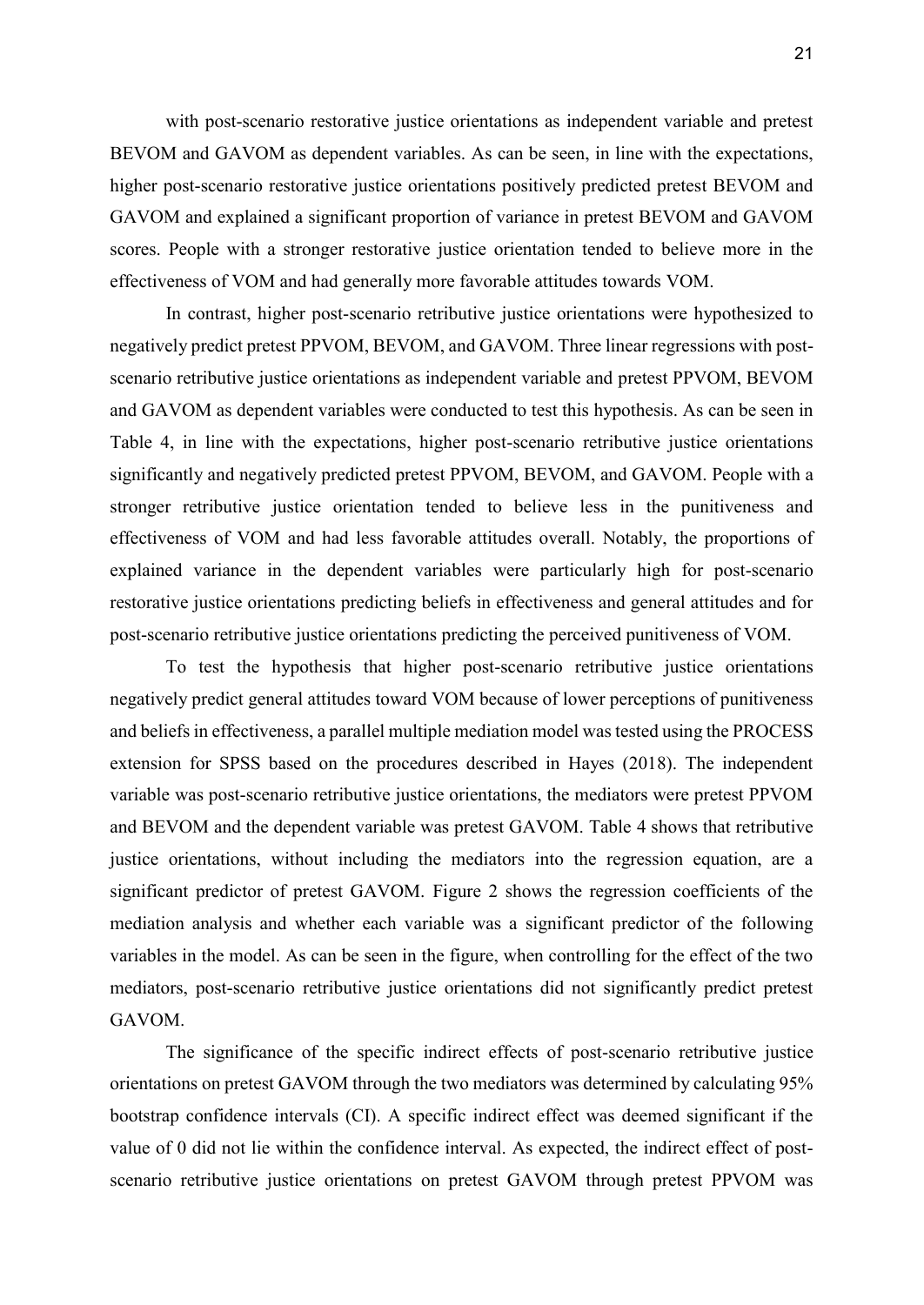significant and negative  $(B = -.14, 95\% \text{ CI} [-.28, -.06])$ . The indirect effect of post-scenario retributive justice orientations on pretest GAVOM through pretest BEVOM was significant and negative as well  $(B = -16, 95\% \text{ CI}$  [ $-30, -04$ ]). In line with the expectations, higher postscenario retributive justice orientations negatively predicted general attitudes towards VOM because of lower perceptions of punitiveness and beliefs in effectiveness.



*Figure 2.* The regression coefficients and p-values corresponding to the hypothesized relations between post-scenario retributive justice orientations, pretest PPVOM, pretest BEVOM and pretest GAVOM in the parallel multiple mediation model.  $*_{p} < .01$ .

## **The Influence of Additional Information on Opinions About VOM**

It was hypothesized that receiving information about the effectiveness of VOM leads to stronger beliefs in effectiveness and more positive general attitudes toward VOM. To test this hypothesis, two Analyses of Variance (ANOVA) with effectiveness information (present vs. absent) as independent variable and posttest BEVOM and GAVOM as dependent variables were conducted. Although the assumption of normality was violated, it was decided to conduct ANOVAs, to control for the influence of nationality and education, since participants were nonrandomly allocated between the two groups on these two variables. With a sufficiently large sample size, ANOVAs are quite robust against violations of normality (Schmider, Ziegler, Danay, Beyer, & Bühner, 2010). Controlling for nationality did not change the overall results. However, unexpectedly, there was no significant difference between groups on posttest BEVOM scores, when controlling for education  $(F(1, 121) = 0.01, p = .937,$  partial  $\eta^2 = .00$ ) People who received effectiveness information did not have stronger beliefs in effectiveness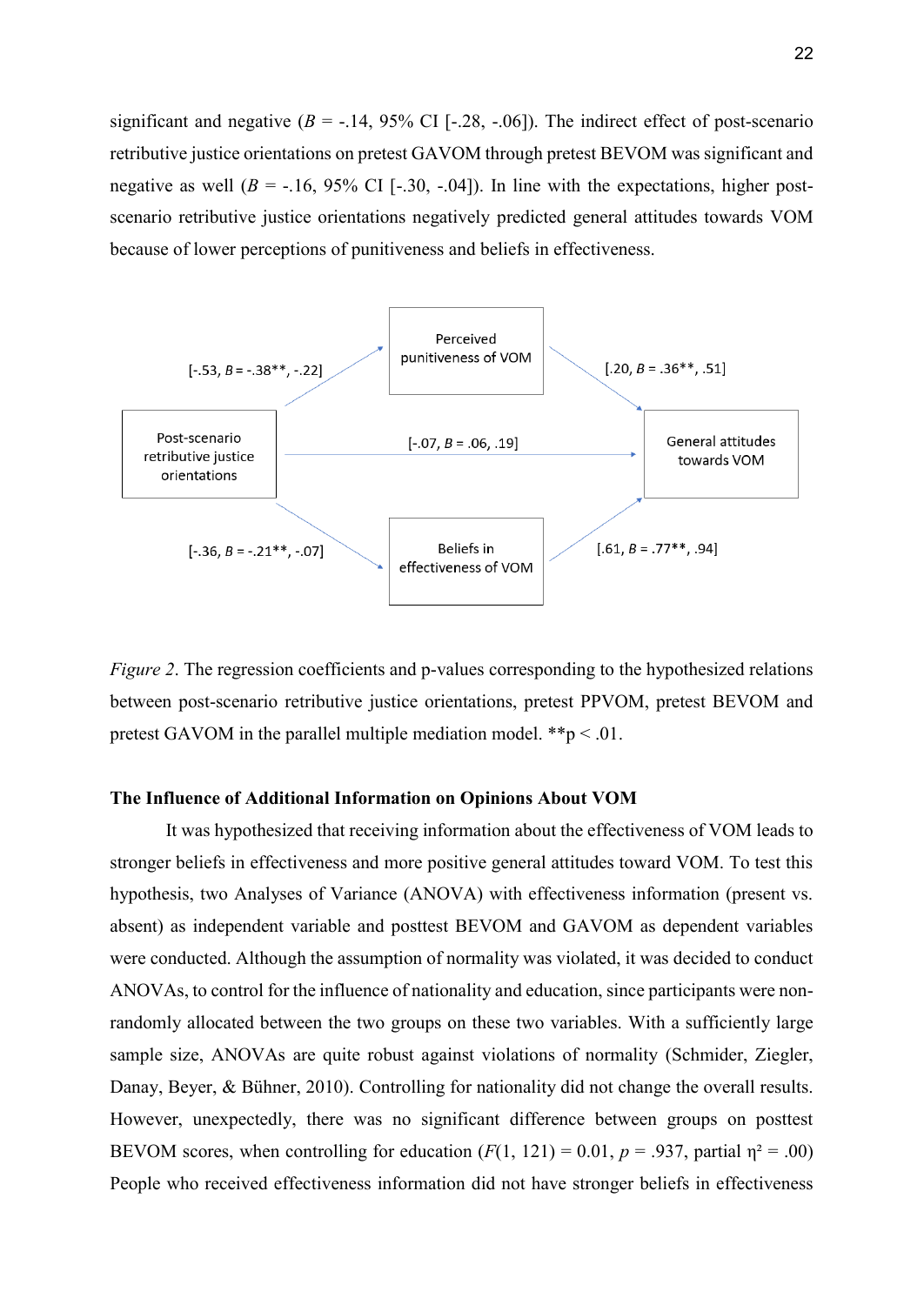$(M = 5.32, SD = 0.83)$  than people who did not receive effectiveness information  $(M = 4.93, SD)$  $= 1.17$ ), when controlling for education. Moreover, there was no significant difference between groups on posttest GAVOM scores  $(F(1, 127) = 0.17, p = .681,$  partial  $\eta^2 = .00$ ). Controlling for nationality or education did not change this result. Contrary to the expectations, people who received effectiveness information did not have more favorable general attitudes towards VOM  $(M = 4.95, SD = 1.31)$  than people who did not receive the information  $(M = 5.05, SD = 1.25)$ .

 It was also hypothesized that receiving information about the punitiveness of VOM leads to stronger perceptions of punitiveness and more positive general attitudes towards VOM. The two parts of the hypothesis were each tested with a Kruskal-Wallis H test because the assumption of normality was violated. The independent variable was punitiveness information (present vs. absent) and the dependent variables were posttest PPVOM and GAVOM. The Kruskal-Wallis H tests indicated that there was no difference between the two groups in posttest PPVOM scores  $(X^{2}(1) = 0.16, p = .693)$  and posttest GAVOM scores  $(X^{2}(1) = 2.53, p = .112)$ . Contrary to the hypothesized relations, receiving information about the punitiveness of VOM did not lead to higher perceptions of punitiveness or generally more favorable attitudes towards VOM. Overall, therefore, neither effectiveness nor punitiveness information influenced opinions and attitudes about VOM.

## **Discussion**

## **Theoretical Reflection and Future Research**

The present study investigated the public's orientations toward justice and whether these orientations can predict their attitudes and beliefs about VOM after a serious crime. This made it possible to discover the underlying factors of the public's opinions towards VOM which can concretely be targeted to improve the public's opinions. Furthermore, this gave an indication about how restoratively and retributively oriented the public is after a serious crime. This is relevant for explaining why the public has differing opinions about restorative justice, depending on the seriousness of the corresponding crime. As expected, retributive and restorative justice orientations were shown to predict perceptions of punitiveness of VOM (PPVOM), beliefs in effectiveness of VOM (BEVOM) and general attitudes towards VOM (GAVOM). Restorative justice orientations were, unexpectedly, weaker after reading the crime story. Moreover, people with stronger restorative justice orientations had higher BEVOM and overall more positive GAVOM. The opposite was true for retributive justice orientations which, as expected, were stronger after reading the crime story. People with stronger retributive justice orientations had lower PPVOM, BEVOM, and overall less positive GAVOM.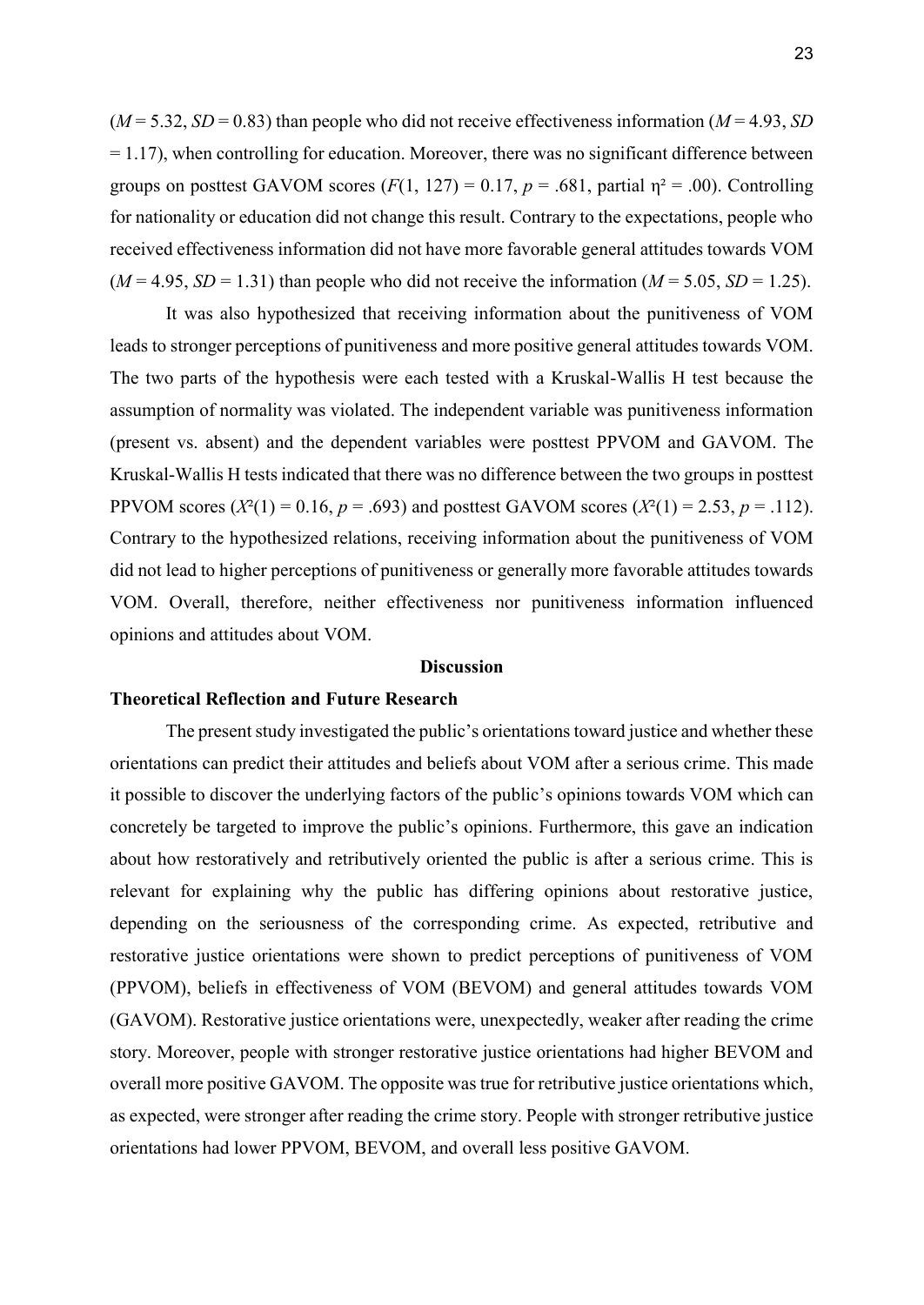Based on people's restorative and retributive justice orientations is appears to be possible to predict their opinions about VOM. The fact that both restorative and retributive justice orientations after reading the crime story were moderately high, while retributive justice orientations became even stronger, complements the research of Gromet and Darley (2006). They found that the public views restorative procedures after serious crimes as acceptable, only if there is a possibility for retributive measures as well.

Justice orientations appear to be one of the underlying mechanisms in explaining the public's preferences for restorative and retributive justice procedures. They could predict the public's opinions about VOM corresponding with Van Gelder et al. (2015). However, it became clear that restorative justice orientations are particularly suitable for predicting BEVOM and GAVOM, while retributive justice orientations can better predict PPVOM. This suggests that future studies should increase their focus on restorative justice orientations which, so far, are neglected in the literature, compared to the retributive orientations of the public. The present results are also is in line with the research of Okimoto et al. (2012). However, in contrast to their study, in the present study, participants did not imagine to be the victim of a lowseriousness crime but looked at it from an outside perspective. This lends additional validity to the constructs of restorative and retributive justice orientations which seem to be relevant underlying factors of opinions towards criminal justice procedures for victims of a crime and the public. It might be worthwhile to determine whether the same holds true for offenders. It would be logical to assume that higher restorative justice orientations of offenders increase their willingness to participate in VOM.

It appears that the public's skepticism of restorative procedures after a serious crime is not a result of the methodological limitation that participants can often only indicate a preference for either a restorative or a retributive procedure. The restorative justice orientations were indeed weaker than the retributive justice orientations. However, even after reading the crime story, people's restorative justice orientations were not particularly weak. This emphasizes that the public does not completely reject the restorative values associated with VOM after a serious crime. Nevertheless, there is a potential for experimentally strengthening restorative justice orientations or weakening retributive justice orientations, for example, by highlighting a shared identity between victim and offender (Wenzel, Okimoto, Feather, & Platow, 2008). Future studies about the public's opinions towards VOM may, thus, highlight a shared identity between victim and offender if a serious crime story is presented, to counteract the weakening of the public's restorative justice orientations.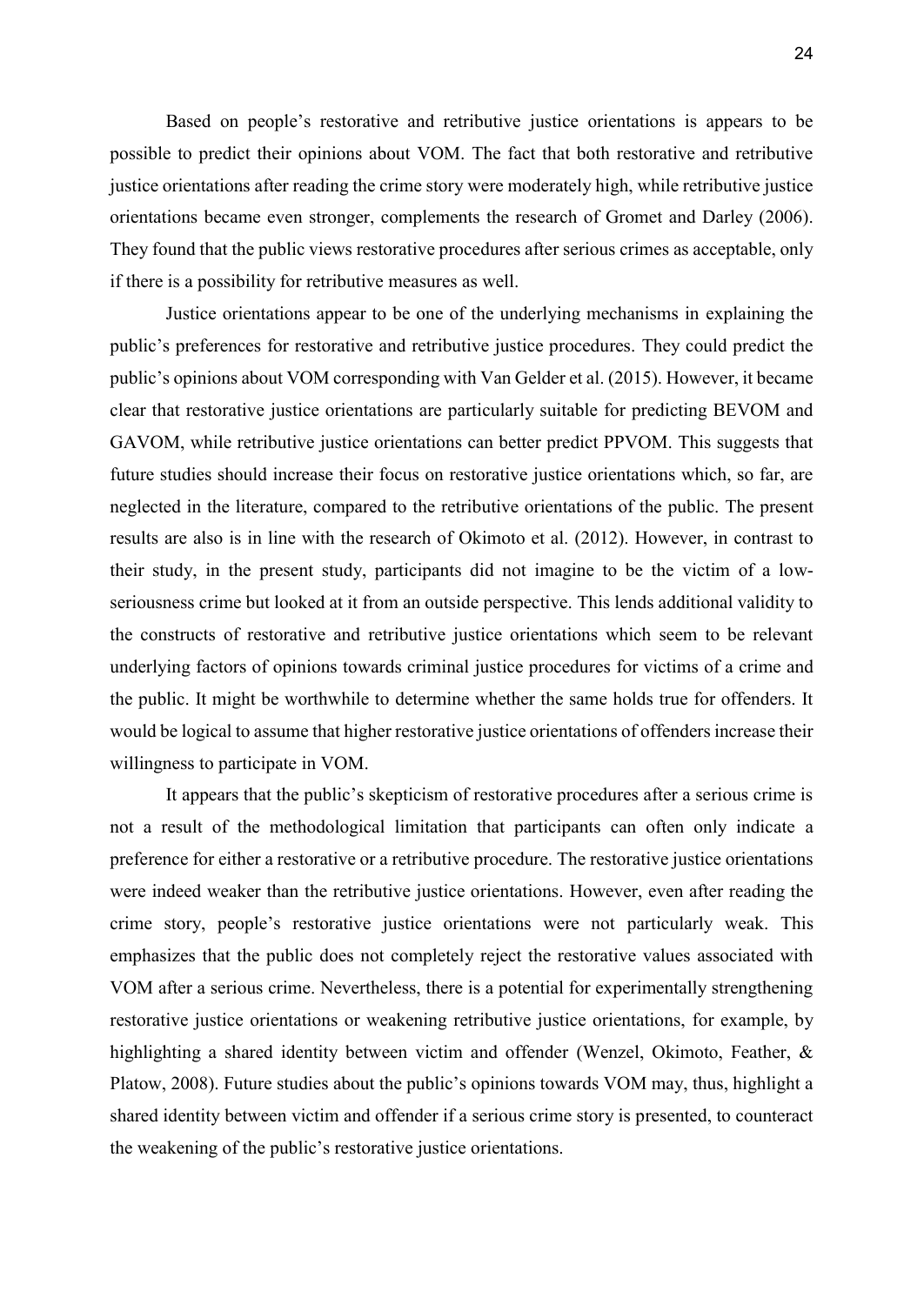The relationship between retributive justice orientations and GAVOM was mediated by people's PPVOM and BEVOM. Specifically, the negative relationship between retributive justice orientations and GAVOM is partially explained by people's PPVOM and BEVOM. In accordance with the study of Van Gelder et al. (2015) about suspended sentences, beliefs in effectiveness and perceptions of punitiveness seem to underlie the public's general attitudes towards VOM. This suggests that future studies about the public's opinions about VOM are well advised to include these two variables to gain a comprehensive understanding of the underlying belief structure of VOM. It may also be possible to identify other variables which can act as a causal mechanism in determining the public's opinions and to examine their relationship with the variables investigated in the present study. Moreover, there is now preliminary evidence that beliefs in effectiveness and perceived punitiveness may also underlie the public's opinions about other sanctions and restorative procedures that are part of the criminal justice system. Increasing the public's beliefs in effectiveness and perceptions of punitiveness has the potential to increase acceptance of restorative justice procedures.

Corresponding with these results, it was experimentally examined whether providing information about the effectiveness and punitiveness of VOM to the public can make their attitudes and beliefs more positive. Providing information about the punitiveness of VOM did not influence people's PPVOM and GAVOM. Similarly, additional effectiveness information did not influence people's BEVOM and GAVOM. This suggests that in case of a serious crime, simply providing information about VOM as plain text is not an effective means to change the public's opinions about VOM. Instead, a different format or different kinds of information may be required to change the public's opinions. Nevertheless, especially people's BEVOM and GAVOM were already quite high, suggesting that the public overall is in favor of VOM after serious crimes and believes in the effectiveness of it.

Since additional information did not improve BEVOM and PPVOM it is logical that the public's GAVOM did not become more positive as well. There are several possible explanations for this outcome. The additional punitiveness information specified that victims forgive offenders only rarely after a serious crime. This might have influenced the public's perception of the offender's potential or worthiness for rehabilitation. Gromet and Darley (2006) linked a lower perceived potential for rehabilitation to a desire for more retributive measures. Furthermore, they discovered that only after offenders complete a restorative procedure, the public perceives an increased potential for rehabilitation. In contrast, offenders who go through a traditional court process were assigned lower potentials for rehabilitation. In the crime case offered to the participants in the present study, it was not mentioned whether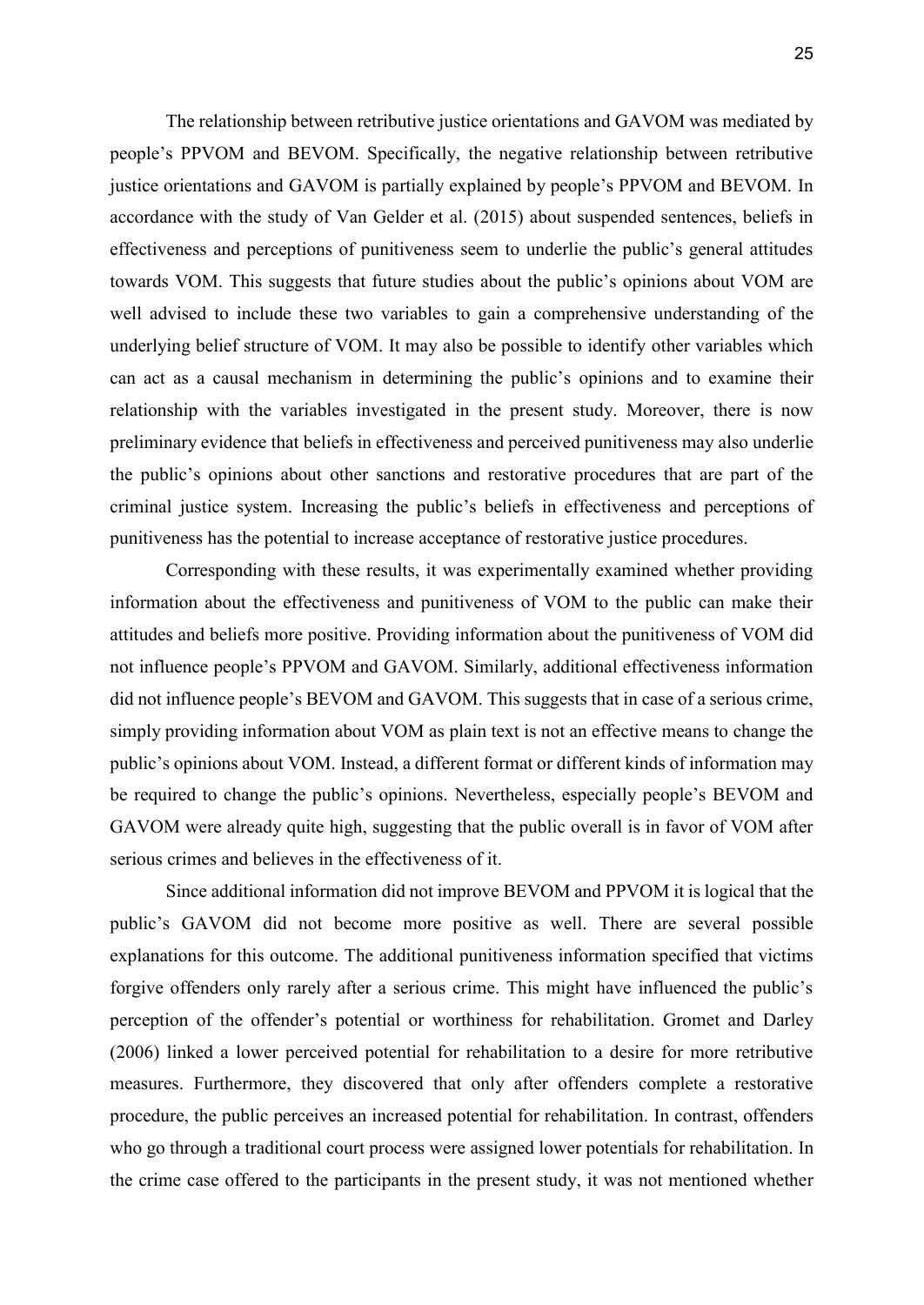offenders successfully completed the VOM. However, some participants received the message that offenders after serious crimes are almost always in prison which could have reduced the public's belief in the offender's potential for rehabilitation. Another reason why the punitiveness information might not have been effective may simply be that participants did not think that VOM allows offenders to escape punishments.

On the other hand, it may be that the effectiveness manipulation did not work due to the high seriousness of the crime which increased the perceived moral wrongfulness and blameworthiness of the offender and the public's just deserts orientations (Carlsmith et al., 2002). High just deserts orientations make people focus on the rectification of a wrong and make a reduction of the frequency of future criminal behavior, the main focus of the effectiveness manipulation, less relevant (Carlsmith et al., 2002).

There also is the possibility that participants were in a low-motivation setting while participating in the present study. After all, most participants participated in the study because of their desire for extrinsic rewards like credits, not because they are particularly interested in their beliefs about VOM. Being in a low-motivation setting is related to lower task importance and a reduced desire to attain judgmental confidence which impedes systematic processing (Maheswaran & Chaiken, 1991). In contrast, if the motivation of participants and their perceived task importance could be raised, it may be possible to increase their engagement with the information and promote systematic processing. Future research could, therefore, implement ways to motivate participants, for example by giving them the chance to win money or another incentive if they can demonstrate at the end of the research that they remember the provided information.

Contrary to the procedure discussed above, it might be more worthwhile to use the public's natural tendency for heuristic processing to improve their attitudes towards VOM. Saulnier and Sivasubramaniam (2018) explained that heuristic processing usually leads to retributive impulses which explain the lack of support for restorative approaches. However, they also suggest that it is possible to harness heuristic processing to increase support for restorative approaches by replacing the retribution-oriented script of the public with a restoration-oriented script. One way of doing this might be to inform the public about restorative justice and VOM by using the media, making use of the cultivation effect. Shrum (2001) defines the cultivation effect as "a positive relation between the amount of television a person watches and the degree to which the person's judgments about social reality reflect a television-world point-of-view" (p. 96). It might, therefore, be possible to change retributionoriented scripts into restoration-oriented scripts by using media like the television. The public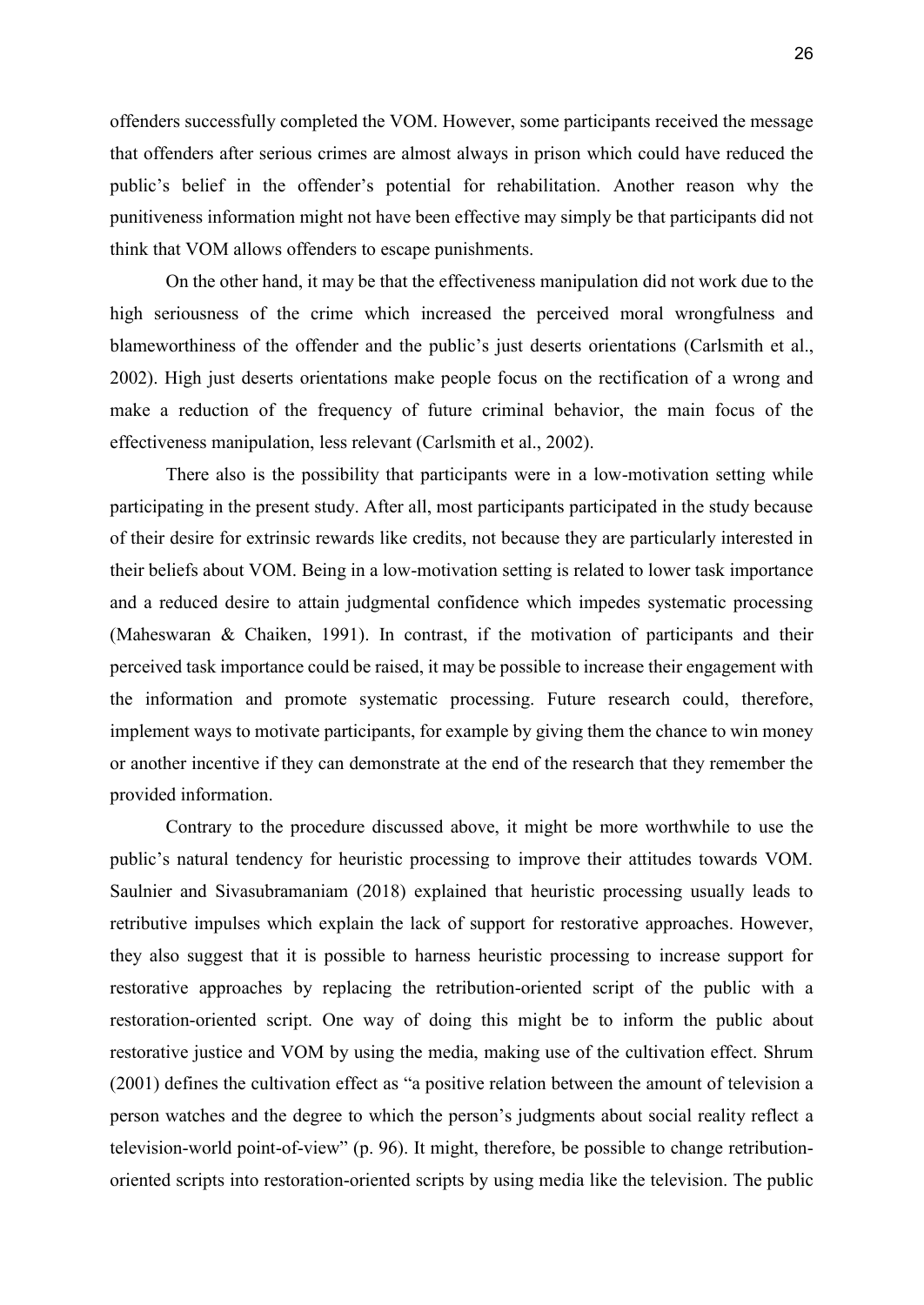might value restorative justice more if the news media, advertisements, or a popular TV series report of successful examples of VOM which provide the public with a restoration-oriented script. Depiction of successful VOM in the media could also make individuals and policymakers believe that most of the public is in favor of VOM (Roberts, Stalans, Indermaur, & Hough, 2003). Due to the current popularity of crime series, it would be easy to familiarize large parts of the public with restorative justice and VOM if they could be introduced into popular TV shows.

#### **Strengths and Limitations**

This is the first study which comprehensively examined the public's opinions about VOM after a serious crime while making use of reliable and validated research methods. Maruna and King (2004) pointed out that research often only establishes what the public wants without offering explanations why that is the case. The present research addressed this weakness due to the large number of variables measured, their established interrelations and by revealing the concrete underlying belief structure of the public's beliefs about VOM. It became clear that beliefs in effectiveness and perceptions of punitiveness can concretely be targeted to improve overall attitudes towards VOM.

 It was not checked whether and how closely the participants read the additional information since there was no way to check how long participants spent thinking about the presented information. This limitation is aggravated by the fact that there was no reliable and accurate way to measure the cognitive processing styles (deliberate and heuristic) participants used while reading the additional information. Using such a measure could have yielded evidence about the causal mechanism underlying attitude change regarding VOM. There was also no measurement of the motivation of the participants during the study which could have given another clue about the participant's engagement with the information. Furthermore, it was not measured how serious participants perceived the crime described in the crime story. There only is indirect evidence for the high seriousness of the crime because retributive justice orientations became stronger while restorative justice orientations became weaker. Therefore, the present research did not yield a comprehensive picture of the underlying processes of attitude formation and change.

 Another limitation concerns the restricted generalizability of the research results. Most of the sampled participants were university students in their twenties. Being younger is associated with lower retributive justice orientations and higher BEVOM. Thus, a more representative sample of the public, including older members of the public, might have shown overall less favorable GAVOM. Moreover, some participants had an already quite high level of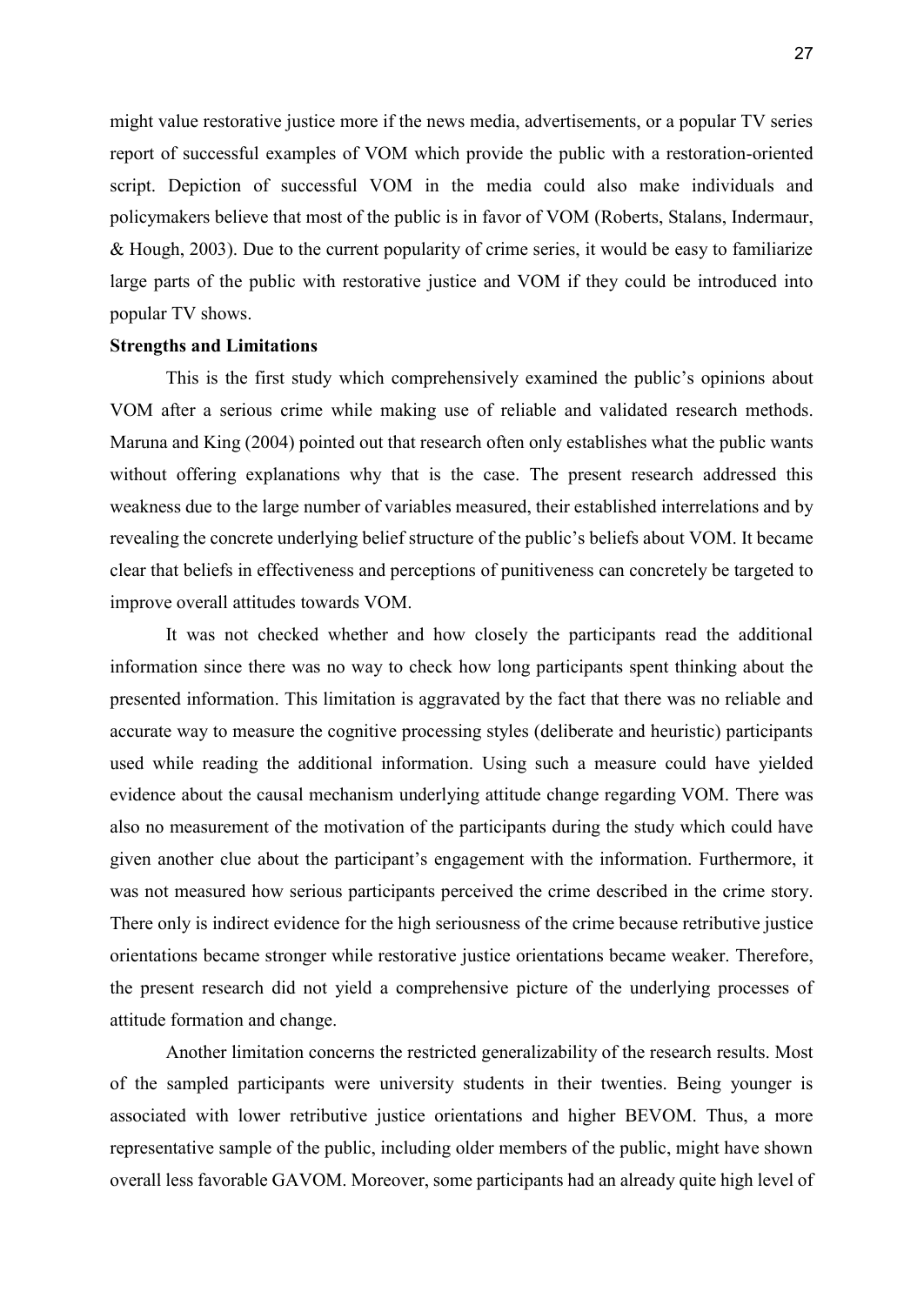knowledge about VOM, perhaps due to participating in another study about VOM or their course work at university. A more representative sample might have shown that the public's knowledge about VOM is not as high as it was observed in the present study, resulting in lower BEVOM and GAVOM.

 Participants were provided with a moderate amount of general baseline information about VOM before they received additional information. This could have influenced the public's opinions about VOM in an unintended way. It might be that participants made certain assumptions about VOM after reading the baseline information and already constructed a clearcut conception of it for themselves. This conception might be an explanation for the resistance to change of the public's opinions. On the one hand, providing a moderate amount of baseline information secures that participants had a correct understanding of VOM. On the other hand, providing less baseline information would have imitated more natural conditions in which the public is confronted with VOM. In their everyday life, it is likely that members of the public do not receive detailed information about VOM. Therefore, future research could provide participants with only fairly limited baseline information about VOM to simulate natural circumstances and prevent the construction of hardly changeable conceptions about VOM.

## **Implications**

The results of the present study suggest that there may not be much resistance of the public if the use of VOM after serious crimes becomes more widespread. The public had generally favorable attitudes towards VOM, believed in the effectiveness of it and did not perceive it to be particularly lenient. Apparently, the public does not think that VOM allows offenders to escape their punishments. This indicates that widespread use of VOM after serious crimes would probably not reduce compliance with the law and trust in the criminal justice system (Hough, 1996; Sunshine & Tyler, 2003). Furthermore, policy makers and judges may use the results of this study to inform their policies and counteract the widespread belief that the public's sense of justice can only be satisfied by implementing harsh punishments (Roberts & Hough, 2005). However, this does not mean that restorative justice alone could satisfy the public's demands for justice. In line with Gromet and Darley (2006), the strength of the public's justice orientations suggests that VOM should ideally be paired with retributive measures if high public acceptance is desired. While there certainly is potential to improve the public's opinions about VOM or influence their justice orientations, it is advisable to first come up with effective and convincing ways of doing this. The public's opinions about VOM after a serious crime appear to be quite resistant to change.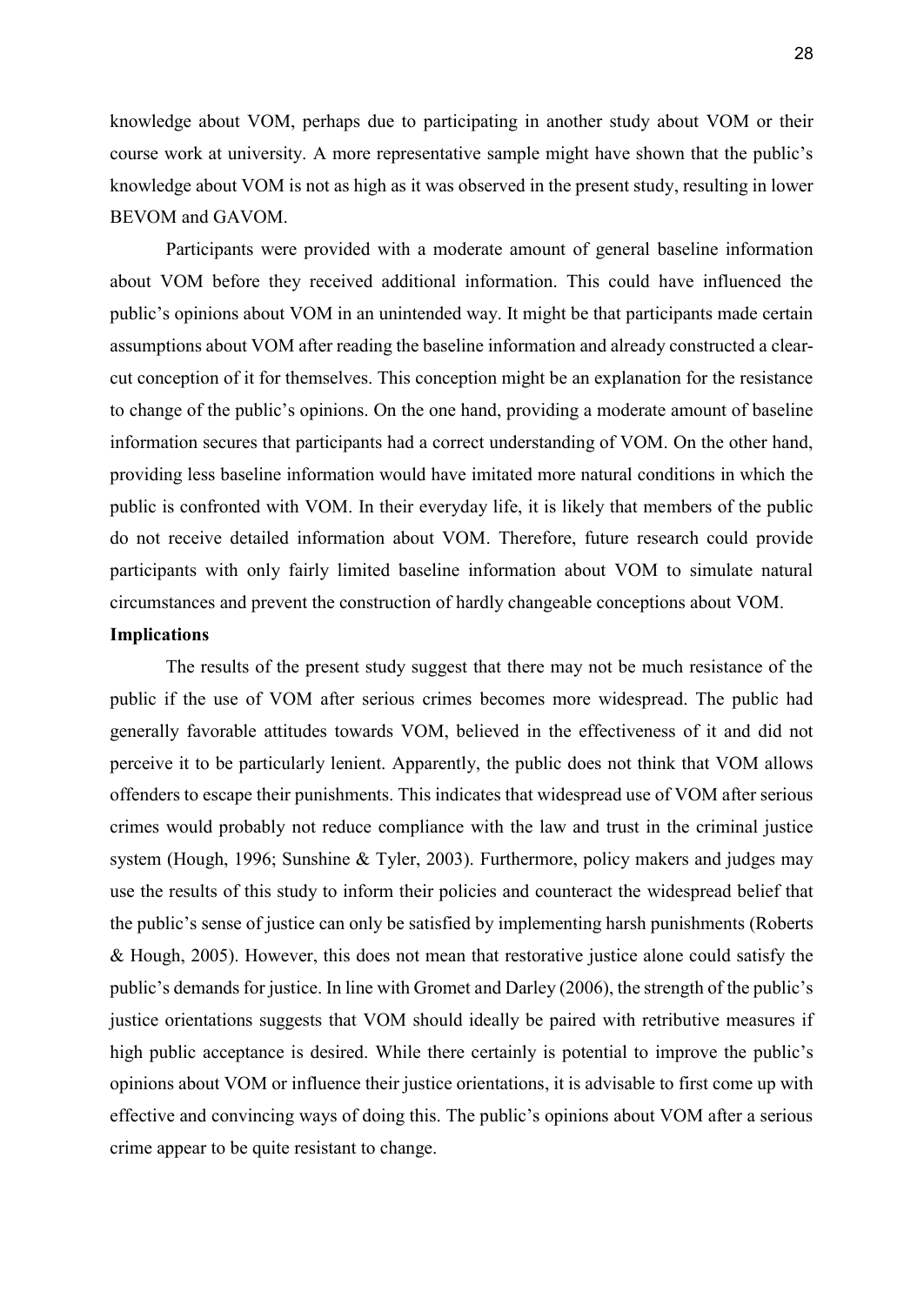#### **References**

- Braithwaite, J. (1999). Restorative justice: Assessing optimistic and pessimistic accounts. *Crime and Justice*, *25*, 1–127. https://doi.org/10.1086/449287
- Brown, S. (1999). Public attitudes toward the treatment of sex offenders. *Legal and Criminological Psychology*, *4*(2), 239–252. https://doi.org/10.1348/135532599167879
- Carlsmith, K. M., & Darley, J. M. (2008). Psychological aspects of retributive justice. *Advances in Experimental Social Psychology*, *40*, 193–236. https://doi.org/10.1016/s0065-2601(07)00004-4
- Carlsmith, K. M., Darley, J. M., & Robinson, P. H. (2002). Why do we punish? Deterrence and just deserts as motives for punishment. *Journal of Personality and Social Psychology*, *83*(2), 284–299. https://doi.org/10.1037/0022-3514.83.2.284
- Chaiken, S., & Tropes, Y. (1999). *Dual-process theories in social psychology.* New York, NY: The Guilford Press.
- Christie, N. (1977). Conflicts as property. *The British Journal of Criminology*, *17*(1), 1–15. https://doi.org/10.1093/oxfordjournals.bjc.a046783
- Dhami, M. K. (2012). Offer and acceptance of apology in victim-offender mediation. *Critical Criminology*, *20*(1), 45–60. https://doi.org/10.1007/s10612-011-9149-5
- Gigerenzer, G., & Gaissmaier, W. (2011). Heuristic decision making. *Annual Review of Psychology*, *62*(1), 451–482. https://doi.org/10.1146/annurev-psych-120709-145346
- Goldberg, J. H., Lerner, J. S., & Tetlock, P. E. (1999). Rage and reason: The psychology of the intuitive prosecutor. *European Journal of Social Psychology*, *29*(5-6), 781–795. https://doi.org/10.1002/(SICI)1099-0992(199908/09)29:5/6<781::AID- EJSP960>3.0.CO;2-3
- Greene, J., & Doble, J. (2000). *Attitudes towards crime and punishment in Vermont: Public opinion about an experiment with restorative justice*. Retrieved from https://www.ncjrs.gov/App/Publications/abstract.aspx?ID=182361
- Gromet, D. M. (2012). Restoring the victim: Emotional reactions, justice beliefs, and support for reparation and punishment. *Critical Criminology*, *20*(1), 9–23. https://doi.org/10.1007/s10612-011-9146-8
- Gromet, D. M., & Darley, J. M. (2006). Restoration and retribution: How including retributive components affects the acceptability of restorative justice procedures. *Social Justice Research*, *19*(4), 395–432. https://doi.org/10.1007/s11211-006-0023-7
- Hawkins, D. F. (1981). Causal attribution and punishment for crime. *Deviant Behavior*, *2*(3), 207–230. https://doi.org/10.1080/01639625.1981.9967554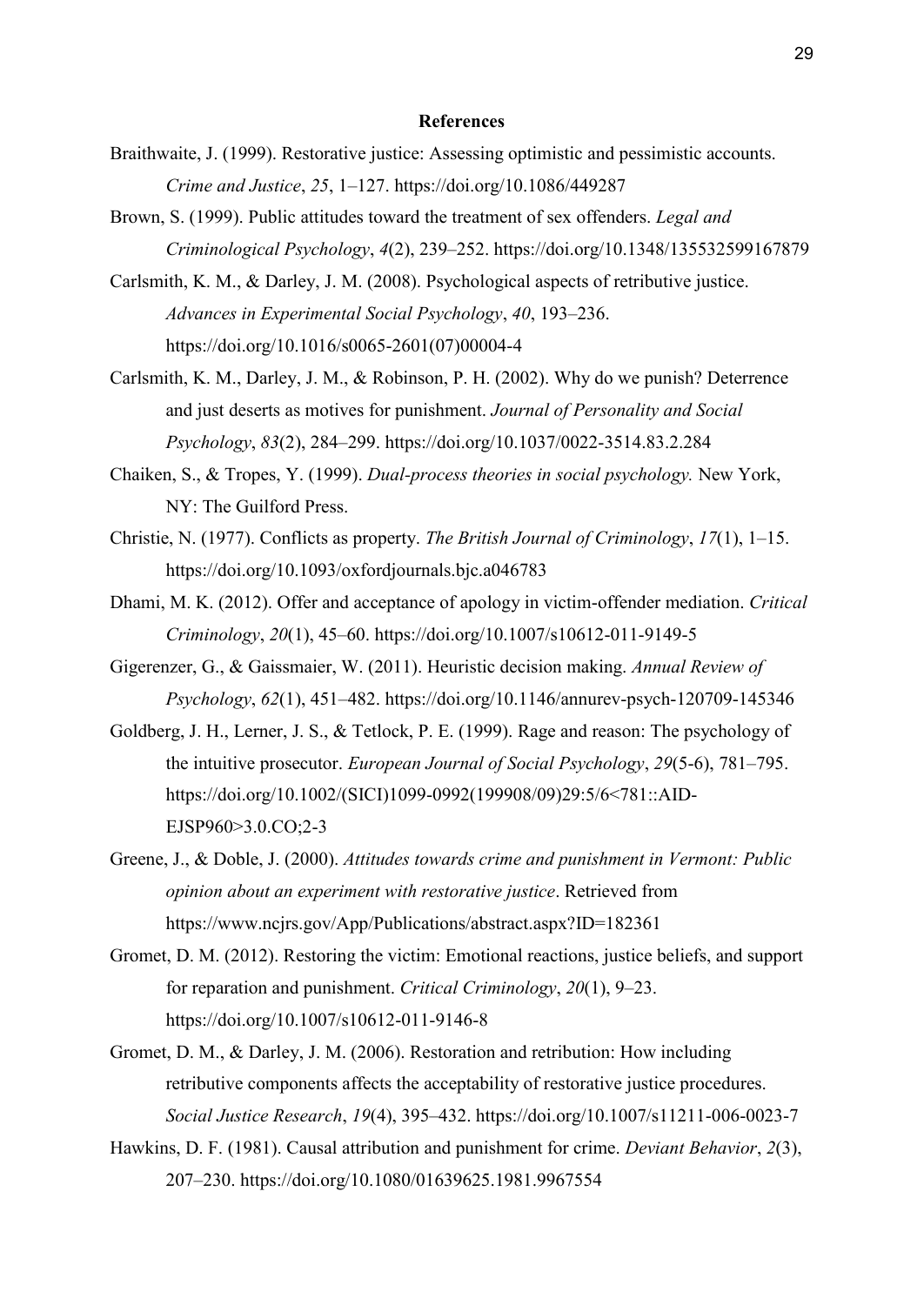- Hayes, A. F. (2018). *Introduction to mediation, moderation, and conditional process analysis: A regression-based approach* (2nd ed.). NY: Guilford Press.
- Hough, M. (1996). People talking about punishment. *The Howard Journal of Crime and Justice*, *35*(3), 191–213. https://doi.org/10.1111/j.1468-2311.1996.tb00871.x
- Kuo, S.-Y., Longmire, D., & Cuvelier, S. J. (2010). An empirical assessment of the process of restorative justice. *Journal of Criminal Justice*, *38*(3), 318–328. https://doi.org/10.1016/j.jcrimjus.2010.03.006
- Lerner, M. J. (2003). The justice motive: Where social psychologists found it, how they lost it, and why they may not find it again. *Personality and Social Psychology Review*, *7*(4), 388–399. https://doi.org/10.1207/s15327957pspr0704\_10
- Maheswaran, D., & Chaiken, S. (1991). Promoting systematic processing in low-motivation settings: Effect of incongruent information on processing and judgment. *Journal of Personality and Social Psychology*, *61*(1), 13–25. https://doi.org/10.1037/00223514.61.1.13
- Mandracchia, J. T., Shaw, L. B., & Morgan, R. D. (2013). What's with the attitude? Changing attitudes about criminal justice issues. *Criminal Justice and Behavior*, *40*(1), 95–113. https://doi.org/10.1177/0093854812459474
- Marshall, T. F. (1999). *Restorative Justice: An Overview*. London, England: Home Office.
- Maruna, S., & King, A. (2004). Alternatives to prison: Options for an insecure society. In A. Bottoms, S. Rex, & G. Robinson (Eds.), *Public opinion and community penalties* (pp. 83–112). Portland, OR: Willan.
- Mikula, G., Scherer, K. R., & Athenstaedt, U. (1998). The role of injustice in the elicitation of differential emotional reactions. *Personality and Social Psychology Bulletin*, *24*(7), 769–783. https://doi.org/10.1177/0146167298247009
- Nugent, W. R., & Paddock, J. B. (1995). The effect of victim-offender mediation on severity of reoffense. *Conflict Resolution Quarterly*, *12*(4), 353–367. https://doi.org/10.1002/crq.3900120408
- Okimoto, T. G., Wenzel, M., & Feather, N. T. (2012). Retribution and restoration as general orientations towards justice. *European Journal of Personality*, *26*(3), 255–275. https://doi.org/10.1002/per.831
- Pieters, J. (2018, November 27). Jogger, 18, deliberately hit by car, stabbed in Dutch village. *NLTimes*. Retrieved from https://nltimes.nl/2018/11/27/jogger-18-deliberately-hit -car-stabbed-dutch-village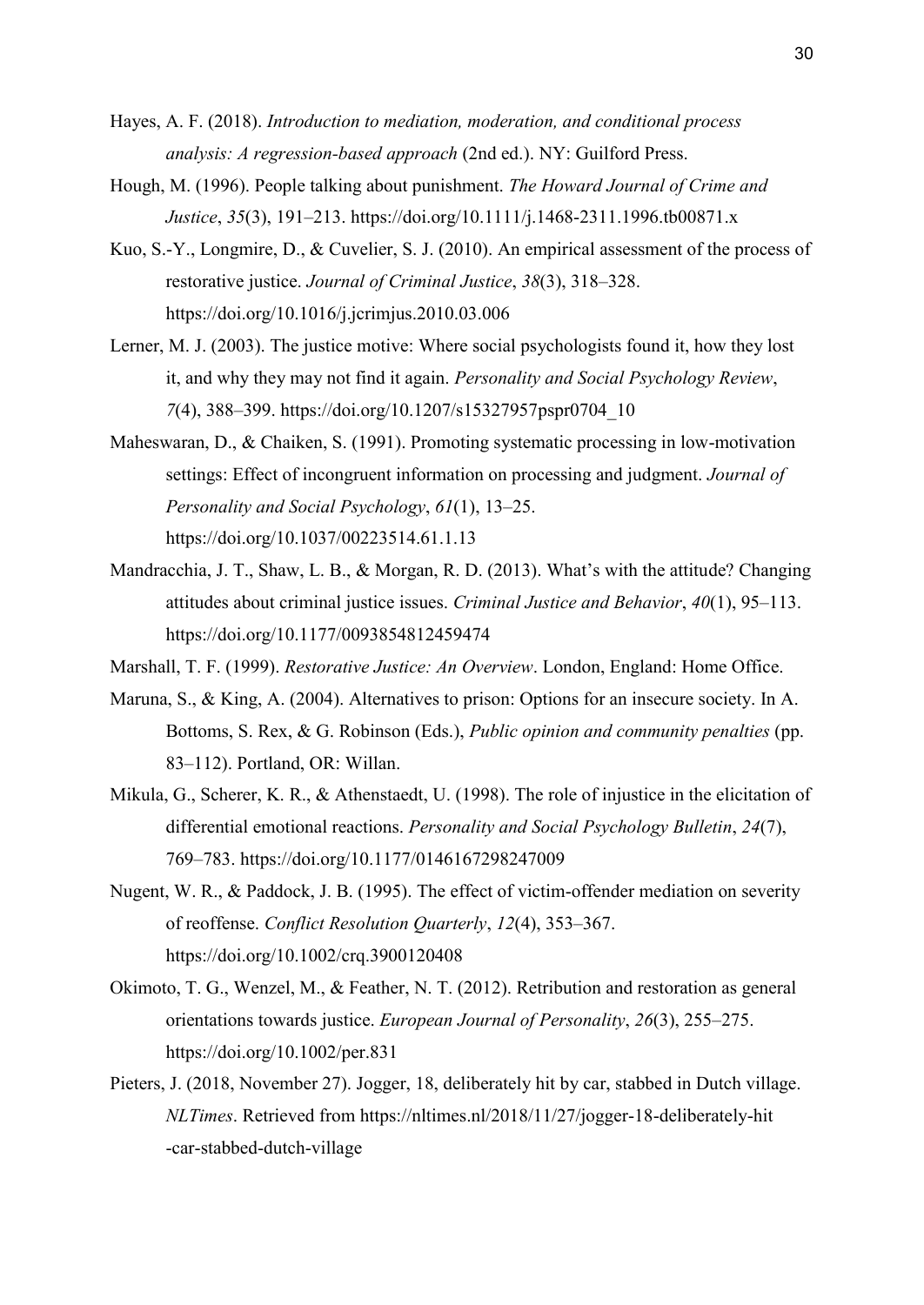- Roberts, J. V. (1992). Public opinion, crime, and criminal justice. *Crime and Justice*, *16*, 99–180. https://doi.org/10.1086/449205
- Roberts, J. V., & Hough, M. (2005). The state of the prisons: Exploring public knowledge and opinion. *The Howard Journal of Crime and Justice*, *44*(3), 286–306. https://doi.org/10.1111/j.1468-2311.2005.00373.x
- Roberts, J. V., & Stalans, L. J. (2004). Restorative sentencing: Exploring the views of the public. *Social Justice Research*, *17*(3), 315–334. https://doi.org/10.1023/b:sore.0000041296.99271.52
- Roberts, J. V., Stalans, L. J., Indermaur, D., & Hough, M. (2003). *Penal populism and public opinion: Lessons from five countries*. New York, NY: Oxford University Press.
- Saulnier, A., & Sivasubramaniam, D. (2018). Restorative justice: Reflections and the retributive impulse. In M. K. Miller, & B. H. Hornstein (Eds.), *Advances in Psychology and Law* (3rd ed., pp. 177–210). https://doi.org/10.1007/978-3-319-75859-6
- Schmider, E., Ziegler, M., Danay, E., Beyer, L., & Bühner, M. (2010). Is it really robust? *Methodology*, *6*(4), 147–151. https://doi.org/10.1027/1614-2241/a000016
- Servicebureau for Victim-Offender Mediation and Conflict Settlement. (2009). *Standards for victim-offender mediation* [PDF file]. Retrieved from https://www.toa-servicebuero.de/sites/default/files/bibliothek/12-11-14\_ toa-standards\_englisch - 6. auflage.pdf
- Shaver, K. G. (1983). *An introduction to attribution processes* (1st ed.). https://doi.org/10.4324/9781315536019
- Shrum, L. J. (2001). Processing strategy moderates the cultivation effect. *Human Communication Research*, *27*(1), 94–120. https://doi.org/10.1111/j.1468-2958.2001.tb00777.x
- Sunshine, J., & Tyler, T. R. (2003). The role of procedural justice and legitimacy in shaping public support for policing. *Law & Society Review*, *37*(3), 513–548. Retrieved from https://www.jstor.org/stable/1555077
- Tyler, T. R., & Fagan, J. (2008). Legitimacy and cooperation: Why do people help the police fight crime in their communities? *Ohio State Journal of Criminal Law*, *6*, 231–275. Retrieved from https://digitalcommons.law.yale.edu/fss\_papers/3037/
- Umbreit, M. S. (2001). *The handbook of victim offender mediation: An essential guide to practice and research*. San Francisco, CA: Jossey-Bass.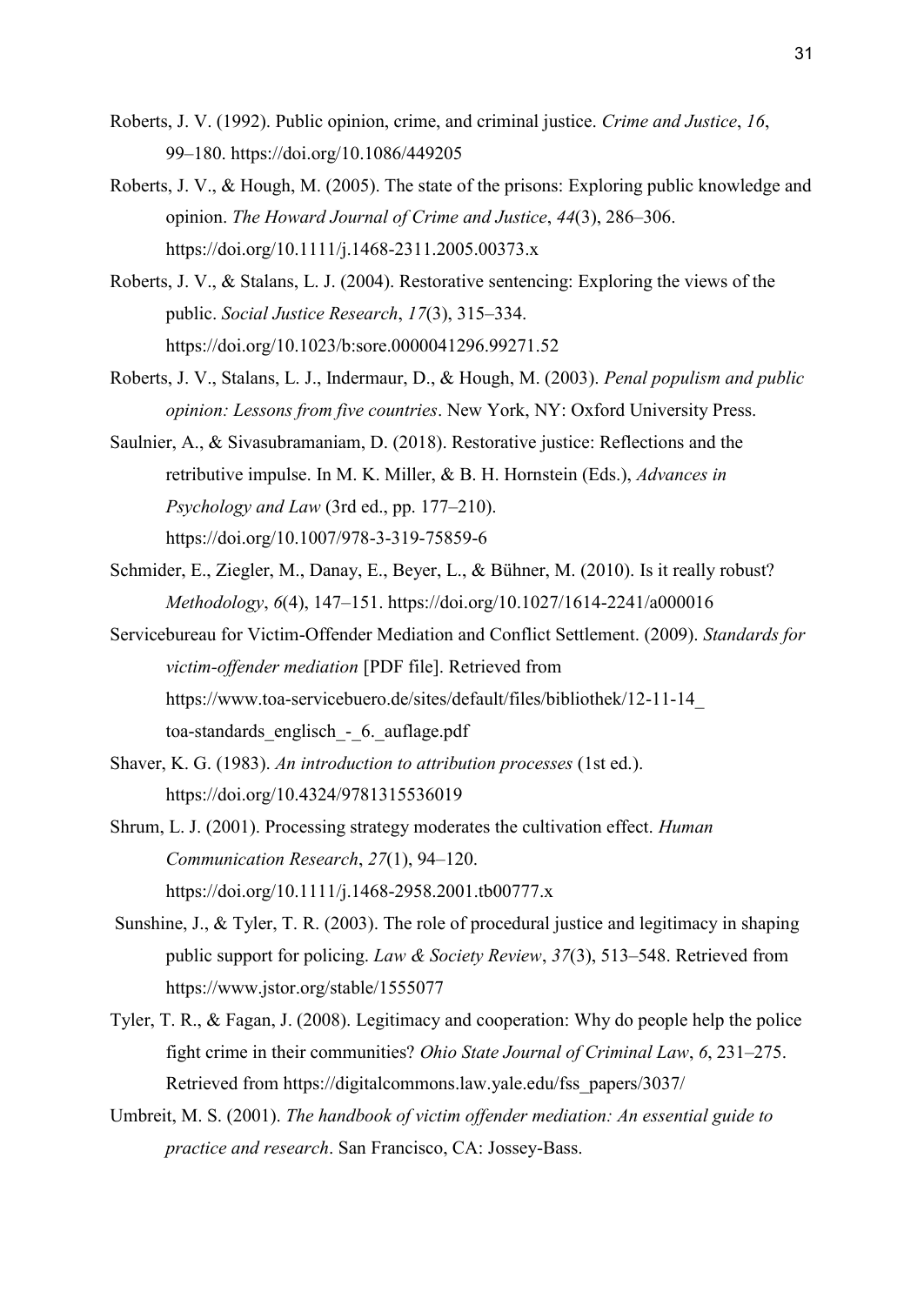- Umbreit, M. S., Coates, R. B., & Roberts, A. W. (2000). The impact of victim-offender mediation: A cross-national perspective. *Conflict Resolution Quarterly*, *17*(3), 215–229. https://doi.org/10.1002/crq.3900170303
- Umbreit, M. S., Coates, R. B., & Vos, B. (2004). Victim-offender mediation: Three decades of practice and research. *Conflict Resolution Quarterly*, *22*(1-2), 279–303. https://doi.org/10.1002/crq.102
- Umbreit, M. S., & Vos, B. (2000). Homicide survivors meet the offender prior to execution: Restorative justice through dialogue. *Homicide Studies*, *4*(1), 63–87. https://doi.org/10.1177%2F1088767900004001004
- Van Gelder, J. L., Aarten, P., Lamet, W., & Van der Laan, P. (2015). Unknown, unloved? Public Opinion on and knowledge of suspended sentences in the Netherlands. *Crime & Delinquency*, *61*(5), 669–689. https://doi.org/10.1177/0011128711426537
- Walgrave, L. (2002). *Restorative Justice and the Law*. Portland, OR: Willan.
- Wenzel, M., Okimoto, T. G., Feather, N. T., & Platow, M. J. (2008). Retributive and restorative justice. *Law and Human Behavior*, *32*(5), 375–389. https://doi.org/10.1007/s10979-007-9116-6
- Zebel, S., Schreurs, W., & Ufkes, E. G. (2017). Crime seriousness and participation in restorative justice: The role of time elapsed since the offense. *Law and Human Behavior*, *41*(4), 385–397. https://doi.org/10.1037/lhb0000242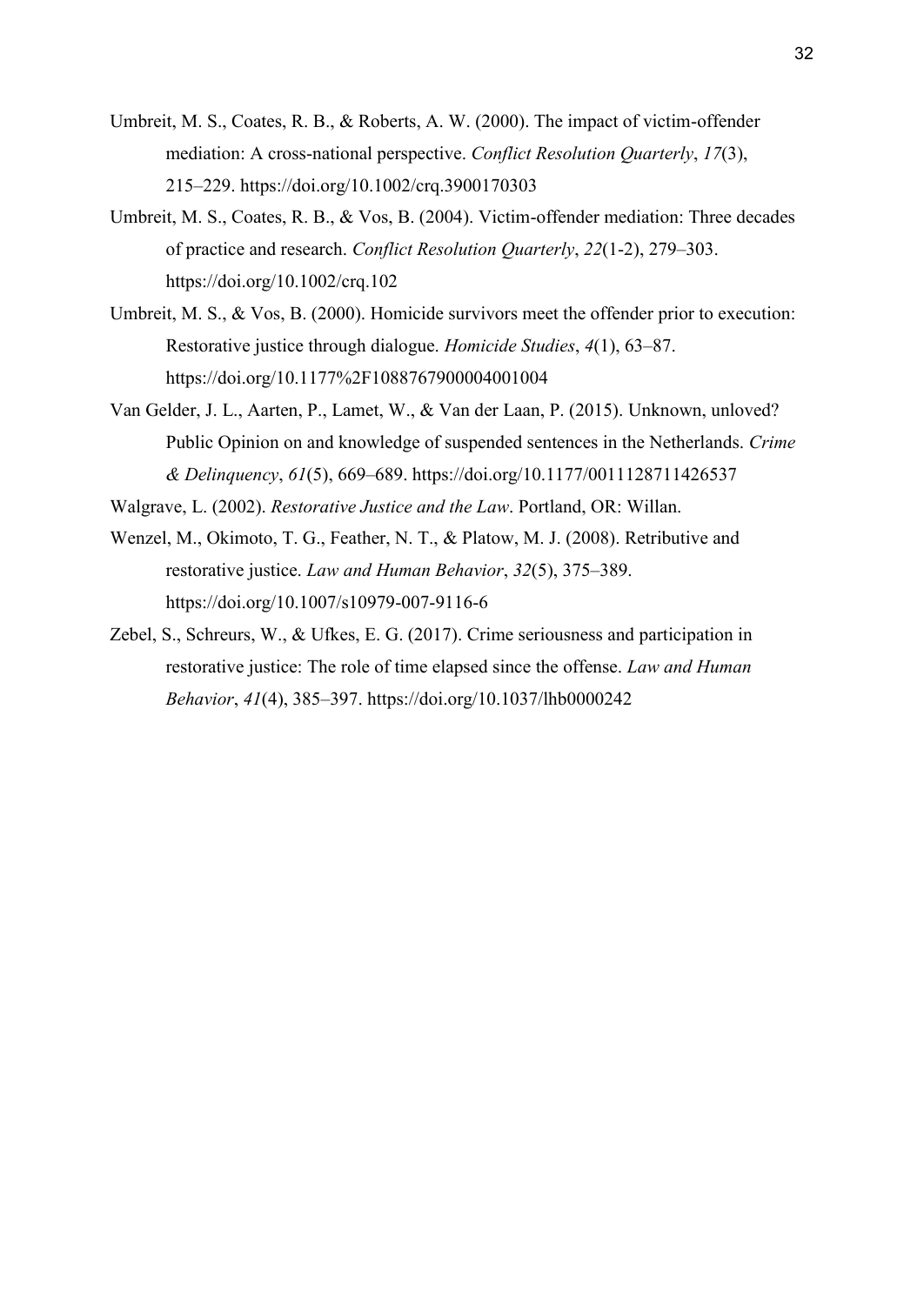# **Appendix**

## **Pre-Scenario Retributive Justice Orientations**

- 1. As a matter of fairness, an offender should be penalized.
- 2. The only way to restore justice is to punish an offender.
- 3. Justice is served when an offender is punished.
- 4. Only a punishment restores the justice disrupted by an incident.
- 5. For the sake of justice, some degree of suffering has to be inflicted on an offender.
- 6. An offender deserves to be punished.

# **Pre-Scenario Restorative Justice Orientations**

- 1. For justice to be reinstated, the affected parties need to achieve agreement about the values violated by an incident.
- 2. To restore justice, an offender and the victim need to restore consensus on their values and rules.
- 3. Without an offender's sincere acknowledgement of having acted inappropriately, the injustice is not completely restored.
- 4. A sense of justice requires that an offender and the victim develop a shared understanding of the harm done by an incident.
- 5. Justice is restored when an offender has learnt to endorse the values violated by an incident.
- 6. For a sense of justice, an offender and the victim need to reaffirm their belief in shared values.

## **Post-Scenario Retributive Justice Orientations**

- 1. As a matter of fairness, the offender should be penalized.
- 2. The only way to restore justice is to punish the offender.
- 3. Justice is served when the offender is punished.
- 4. Only a punishment restores the justice disrupted by the incident.
- 5. For the sake of justice, some degree of suffering has to be inflicted on the offender.
- 6. The offender deserves to be punished.

## **Post-Scenario Restorative Justice Orientations**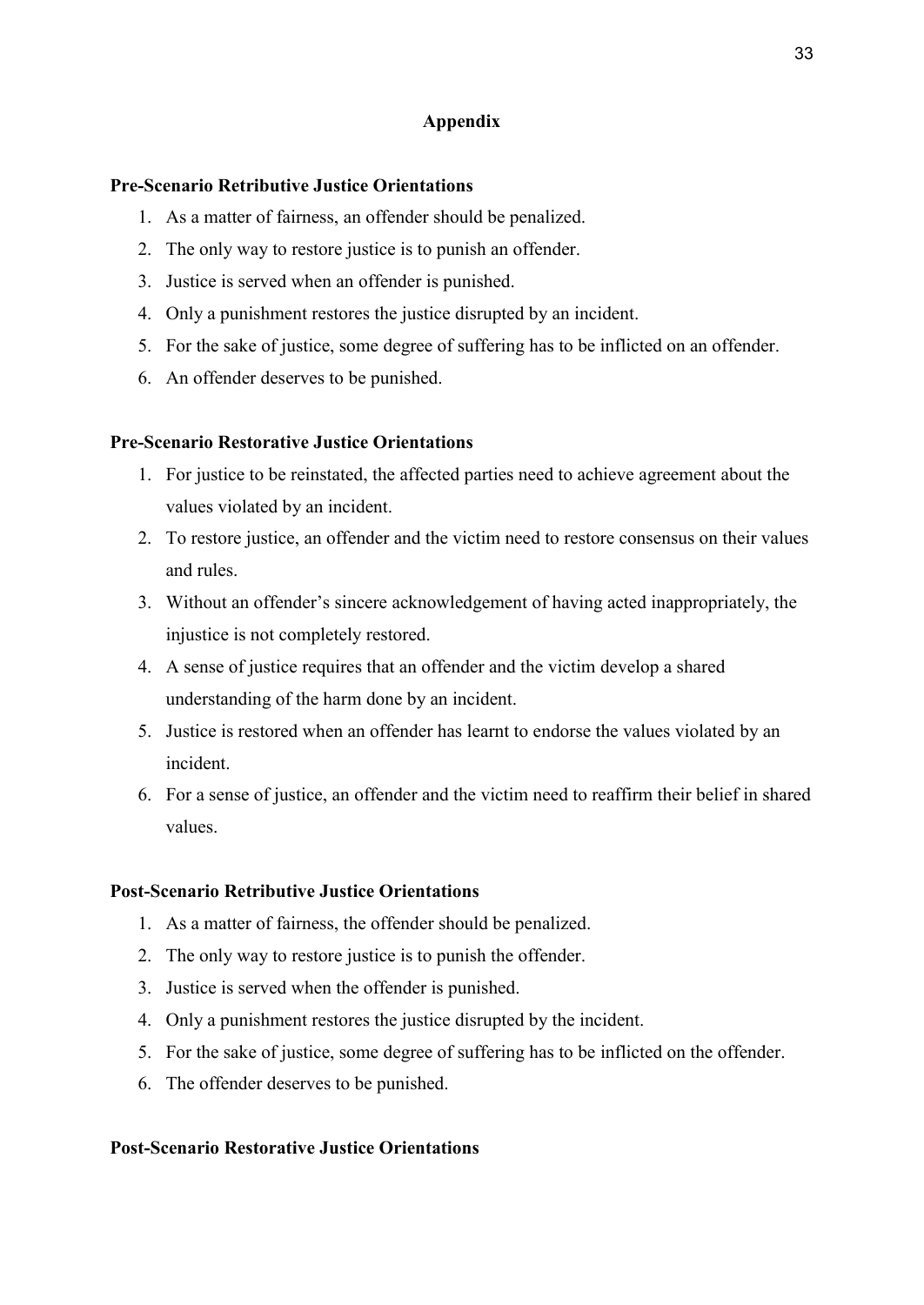- 1. For justice to be reinstated, the affected parties need to achieve agreement about the values violated by the incident.
- 2. To restore justice, the offender and the victim need to restore consensus on their values and rules.
- 3. Without the offender's sincere acknowledgement of having acted inappropriately, the injustice is not completely restored.
- 4. A sense of justice requires that the offender and the victim develop a shared understanding of the harm done by the incident.
- 5. Justice is restored when the offender has learnt to endorse the values violated by the incident.
- 6. For a sense of justice, the offender and the victim, need to reaffirm their belief in shared values.

# **Knowledge About VOM**

- 1. I am familiar with the concept of victim-offender mediation
- 2. I am familiar with the process of victim-offender mediation
- 3. I have knowledge about the aim of victim-offender mediation

# **Perceived Punitiveness of VOM**

- 1. The offender is not punished enough after his participation in victim-offender mediation. (reverse scored)
- 2. Participation in victim-offender mediation is a way for the offender to escape punishment. (reverse scored)
- 3. The restitution agreement is in some sense an additional penalty for the offender. (removed from the analyses)
- 4. Victim-offender mediation is an example of the too lenient criminal justice system. (reverse scored)
- 5. Victim-offender mediation is hurtful for the public confidence in the judiciary. (reverse scored)

# **Beliefs in Effectiveness of VOM**

- 1. Victim-offender mediation is an effective means of preventing future criminal behavior of the offender.
- 2. Victim-offender mediation provides the offender a chance to improve his life.